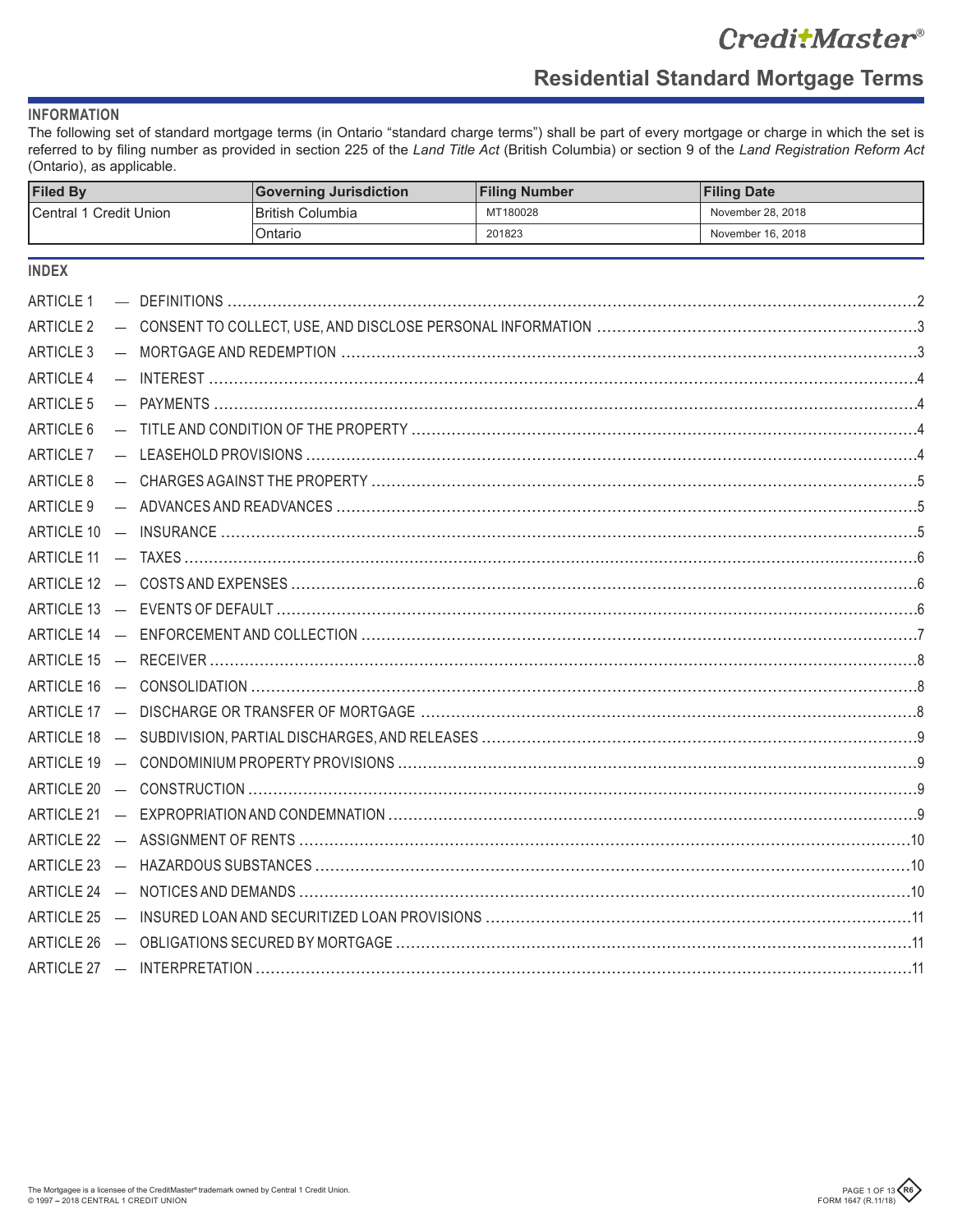# <span id="page-1-0"></span>**TERMS AND CONDITIONS**

## **1. DEFINITIONS**

In the Mortgage, unless the context otherwise requires:

**"Borrower"** means the person or persons named as Mortgagor in the Mortgage Form, together with anyone named as "Borrower" in the Loan Agreement, and their respective heirs, executors, administrators, representatives, successors, and permitted assigns;

**"Business Day"** means a day Monday through Friday inclusive, other than a day that is a statutory holiday in the Governing Jurisdiction;

**"CMHC"** means Canada Mortgage and Housing Corporation, and its successors;

**"CMHC Program"** means a national program for pooling and securitizing housing loans, under which CMHC is Program Administrator;

**"Commitment Letter"** means, in respect of each Loan, the commitment letter between the Mortgagee, Borrower, and any Guarantor relating to the Loan, as amended, modified, replaced, and/or extended from time to time:

**"Common Expenses"** means, in respect of a Condominium Unit, the common expenses, levies, assessments, contributions, and other amounts payable by the owner of such Condominium Unit to the related Condominium Corporation or any other person(s) from time to time under the Condominium Act or the Condominium Documents;

**"Condominium Act"** means, in respect of a Condominium Unit, the applicable legislation and all related regulations of the Governing Jurisdiction governing the creation and regulation of such Condominium Unit;

**"Condominium Corporation"** means, in respect of a Condominium Unit, the related condominium corporation or strata corporation, as applicable, created and/ or governed by the Condominium Act;

**"Condominium Documents"** means all documents and instruments creating or governing the Condominium Unit and the related Condominium Corporation, including, as applicable, the declaration, bylaws, and rules of the Condominium Corporation;

**"Condominium Unit"** means a condominium unit or strata lot created under the Condominium Act;

**"Costs and Expenses"** means all fees, costs, charges, and expenses incurred by or on behalf of the Mortgagee for, in connection with, or relating to:

a) preparing, processing, executing, and registering the Loan Documents in respect of each Loan and making each advance of each Loan;

- b) servicing, administering, collecting, enforcing, and realizing on or under each Loan or the related Loan Documents, including any workout or modification of any Loan or the related Loan Documents agreed to by the Mortgagee in its sole discretion;
- c) inspecting, protecting, securing, completing, insuring, repairing, equipping, taking and keeping possession of, managing, selling, or leasing the Property, including curing any defaults under or renewing any leasehold interest under each Lease;
- d) appointing a receiver, receiver and manager, trustee, liquidator, or other person(s) with similar powers (pursuant to or in respect of the Mortgage, any Loan, the related Loan Documents, applicable laws, or otherwise) and their fees and expenses (including all legal fees and disbursements and all agents' costs and expenses);
- e) obtaining any environmental testing, site assessments, investigations, studies, appraisals, and/or any other inspections, tests, or reports with respect to the Property;
- f) complying with any notices, orders, judgments, directives, permits, licenses, authorizations, or approvals with respect to the Property;
- g) performing the obligations of the Mortgagor under the Mortgage or the Borrower under or in respect of each Loan and the related Loan Documents, including without limitation all fees, costs, charges, and expenses incurred in removing any other mortgage, charge, lien, or other financial encumbrance from title to the Property (whether or not it has priority over the Mortgage);
- h) all legal fees and disbursements in connection with each Loan on a full indemnity basis (or solicitor and its own client basis, as applicable);
- i) any other fees, costs, charges, or expenses payable to the Mortgagee under the Mortgage or under or in respect of the Obligations, each Loan and the related Loan Documents, or applicable laws, and including allowances for the time, service, work, or effort of the Mortgagee in connection with any of the foregoing matters; and
- j) interest at the Interest Rate on all such fees, costs, charges, expenses, and other amounts from the date incurred until paid to the Mortgagee;

**"Event of Default"** means each event described in article 13.1, Events of Default;

**"Guarantee"** means, in respect of a Loan or any other Obligations, each guarantee of the payment and/or performance of all or any part of such Loan and the related Loan Indebtedness or such Obligations, as applicable, given by a Guarantor in favour of the Mortgagee, as amended, modified, and/or replaced from time to time;

**"Guarantor"** means, in respect of a Loan or any other Obligations, the person(s) guaranteeing the payment and/or performance to the Mortgagee of all or any part of a Loan and the related Loan Indebtedness or such Obligations, as applicable;

**"Governing Jurisdiction"** means the province in which this Mortgage is registered in the applicable Land Title Office;

**"Hazardous Substances"** means urea formaldehyde foam insulation, asbestos, and any other substances, products, materials, or goods that are hazardous or dangerous or potentially hazardous or dangerous to human, animal, or plant health or life or the environment;

**"Insured Loan"** means a Loan in respect of which a Loan Insurance Policy has been issued and is in effect;

**"Interest Rate"** means, as applicable, the rate of interest on a Loan as set out in the related Loan Agreement, which rate of interest shall be calculated and paid in accordance with the Loan Agreement, or the rate of interest specified on this Mortgage, and in any case, to be paid both before and after maturity, demand, default, and judgment;

**"Land Act"** means collectively, the legislation and related regulations of the Governing Jurisdiction that govern the form, registration, and priority of the Mortgage;

**"Land Title Office"** means the applicable land title(s) or land registry office in the Governing Jurisdiction where the Mortgage is registered;

**"Lease"** means, except in article 22, Assignment of Rents, with respect to any part of the Property in which the Mortgagor has a leasehold interest, each lease creating the leasehold interest (and any amendments, modifications, renewals, or replacements of such lease and related agreements);

**"Loan"** means each loan or extension of credit made by the Mortgagee to the Borrower from time to time pursuant to a Loan Agreement, with each Loan being a separate and distinct loan, including any replacement, refinancing, re-advancing, or additional or further advancing of a Loan made pursuant to a Loan Agreement (and, for clarity, in the case of fluctuating or revolving loans or lines of credit, the aggregate outstanding Loan Indebtedness under the applicable Loan Agreement at any relevant time is a separate and distinct Loan);

**"Loan Agreement"** means, in respect of each Loan, the loan agreement, line of credit agreement, guarantee or other similar agreement between the Mortgagee, the Borrower and any Guarantor, which governs a Loan, each as amended, modified, replaced, extended, and/or supplemented from time to time, under which it is agreed that the Loan will be secured by this Mortgage;

**"Loan Documents"** means, collectively with respect to each Loan, all documents, agreements, instruments, and security now or hereafter creating, evidencing, securing, guaranteeing, and/or relating to such Loan and the related Loan Indebtedness, or any part thereof, including any loan, line of credit or mortgage application (and any documents delivered to the Mortgagee pursuant to or in connection with such application), the Loan Agreement, the Mortgage, the Commitment Letter and, as applicable, any Guarantee, each as amended, modified, replaced, and/or extended from time to time;

**"Loan Indebtedness"** means, in respect of each Loan, all principal, interest, compound interest, any Prepayment Charge or Full Prepayment Charge, all Costs and Expenses, and all other amounts which are due and payable by the Mortgagor or any Borrower to the Mortgagee or which may be added to such Loan Indebtedness from time to time under the related Loan Documents or applicable laws;

**"Loan Insurance Policy"** means, in respect of any Loan, a policy of insurance issued by a Loan Insurer, pursuant to which the Mortgagee is insured by the Loan Insurer against default;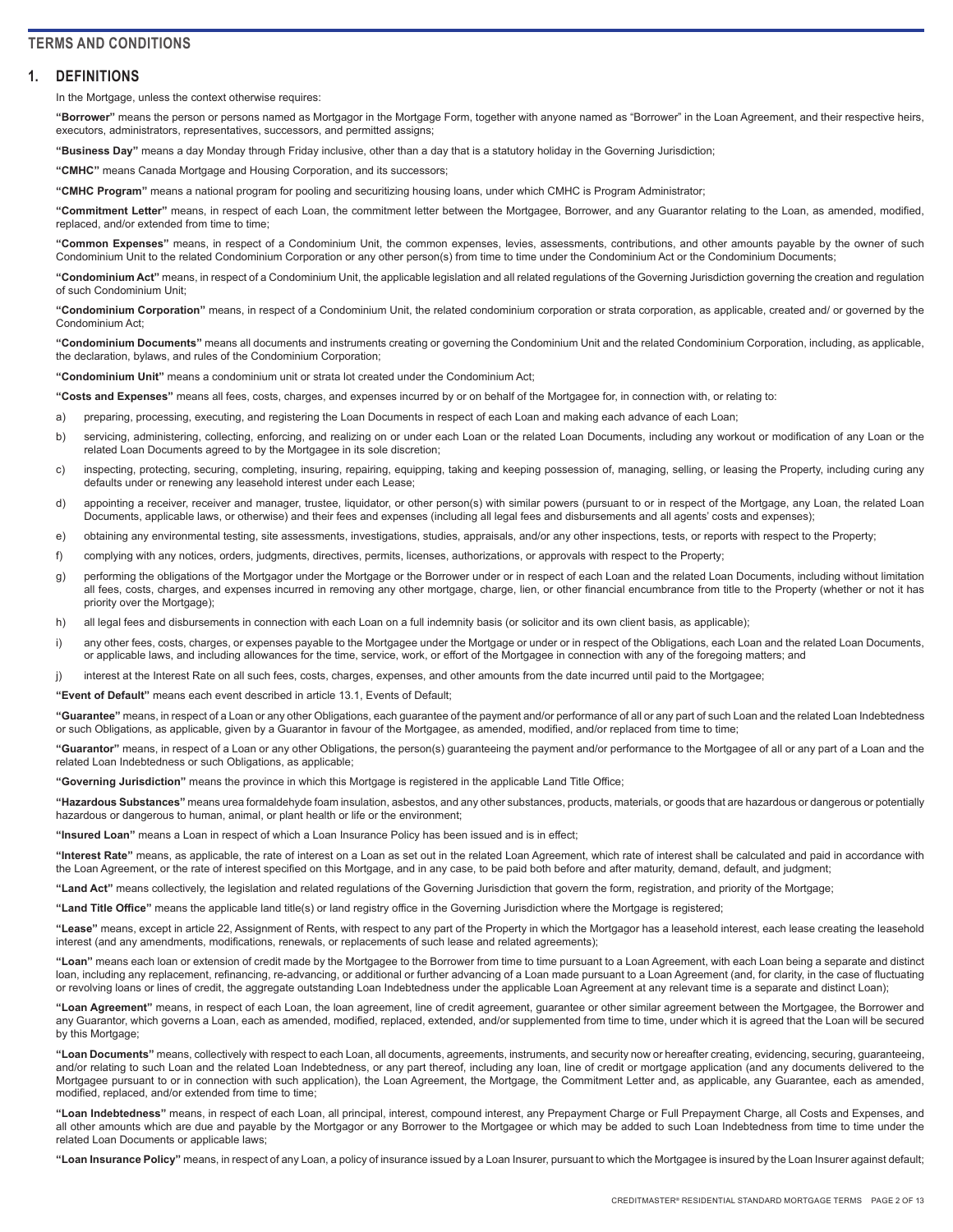<span id="page-2-0"></span>**"Loan Insurer"** means, in respect of any Loan, the insurer under the Loan Insurance Policy, which may be CMHC or another loan insurer;

**"Mortgage"** means the mortgage or charge of the Property in favour of the Mortgagee, or its designated custodian or nominee, which secures the Obligations and which includes, as applicable, the Mortgage Form, these Standard Mortgage Terms, and all schedules thereto, each as amended, modified, replaced, and/or extended from time to time. Where electronic registration of the Mortgage is permitted by applicable laws, "Mortgage" also includes all such documents prepared in electronic format and registered electronically, including any documents and instruments authorizing such electronic registration. The delivery of the Mortgage for registration by direct electronic transmission shall have the same effect for all purposes as if the Mortgage was in written form, signed by the Mortgagor, and delivered by the Mortgagee;

**"Mortgage Form"** means, as applicable, the form of mortgage or charge prescribed by applicable laws, which incorporates these Standard Mortgage Terms as part of the Mortgage. If the Mortgage is to be registered electronically, "Mortgage Form" means such form prepared in electronic format;

**"Mortgagee"** means the person(s) named as the "Mortgagee" or "Chargee" in the Mortgage Form;

**"Mortgagor"** means the person(s) named as the "Mortgagor" or "Chargor" in the Mortgage Form;

**"Obligations"** means, at any particular time, without duplication, the aggregate of the Loans and related Loan Indebtedness, present and future, arising under each Loan Agreement and related Loan Documents as are secured by this Mortgage. "Obligations" include, without limitation, each Loan, the Loan Indebtedness, all amounts that may be added to such Loan Indebtedness or to the Obligations under the provisions of the Mortgage or the related Loan Documents, or under applicable laws, all other obligations, covenants, debts, liabilities, costs, and expenses at any time owing or remaining unpaid by the Mortgagor to the Mortgagee under or in respect of each Loan and the related Loan Documents, and all Costs and Expenses applicable to a Loan;

**"Permitted Mortgages"** means those mortgages or charges, other than the Mortgage, which are registered against the title to the Property from time to time and which have been approved by the Mortgagee;

**"Prepayment Charge"** or "**Full Prepayment Charge**", in respect of any Loan, have the respective meanings set out in the related Loan Agreements;

**"Prime Lending Rate"** is the annual variable reference rate of interest that the Mortgagee sets and adjusts from time to time as its prime rate for Canadian dollar loans made in Canada (or if more than 1 rate is so designated at any time, the highest of such rates). The Prime Lending Rate can change at any time. The current Prime Lending Rate is available from the Mortgagee's branch offices or from the Mortgagee's website;

**"Program Administrator"** means CMHC, acting in the capacity as administrator and trustee of, and guarantor of timely payment of securities issued, under any CMHC Program.

**"Property"** means the lands and premises described in the Mortgage Form, all buildings, improvements, structures, and fixtures now or hereafter located on the land, and all rights and benefits of any kind belonging to such lands and premises;

**"Standard Mortgage Terms"** means this set of standard mortgage terms or Standard Mortgage Terms, as applicable;

**"Tax Instalments"** mean the amount the Mortgagor must pay to the Mortgagee so that the Mortgagee can pay the Taxes when due. The Tax Instalments include:

- a) a proportionate amount (e.g., 1/12<sup>th</sup> if payments are monthly, 1/26<sup>th</sup> if payments are bi-weekly, etc.) of the estimated annual Taxes (estimated by the Mortgagee), which shall be paid by the Mortgagor to the Mortgagee on each payment date, and
- b) the amount by which the actual annual Taxes are greater than the estimated annual Taxes, which shall be paid by the Mortgagor to the Mortgagee on demand by the Mortgagee;

#### and

**"Taxes"** means all taxes, rates, levies, local improvement charges, and other amounts charged on the Property by any government authority from time to time, including all interest and penalties.

#### **2. CONSENT TO COLLECT, USE, AND DISCLOSE PERSONAL INFORMATION**

- 2.1 **CONSENT** In connection with the processing, approving, funding, servicing, and administering, or any sale, securitization, or financing of all or any part of the Obligations, including any Loan or the related Loan Documents, or any interest therein, or for loan insurance or regulatory purposes, the Mortgagee and any other person having or subsequently acquiring any interest in all or any part of the Obligations, including any Loan or the related Loan Documents, from time to time may release, disclose, exchange, share, transfer, and assign from time to time, as it may determine in its sole discretion, all information and materials (including personal information and the documents referred to in Section 2.2 of these Standard Mortgage Terms) provided to or obtained by or on behalf of the Mortgagee relating to the Obligations, including any Loan or the related Loan Documents, the Mortgagor, any Borrower or Guarantor, or the Property (both before and after any advance, readvance, and/or default) without restriction and without notice to or the consent of the Mortgagor, any Borrower or Guarantor, or any other person to:
	- a) any person having or proposing to acquire any interest in all or any part of the Obligations, including any Loan or the related Loan Documents, from time to time (including their respective advisors, agents, lawyers, accountants, consultants, appraisers, credit verification sources, custodians, credit rating agencies, servicers or other securitization participants),
	- b) the Loan Insurer, if applicable.
	- c) the Program Administrator, if applicable,
	- d) any governmental authority having jurisdiction over the Mortgagee or any of its activities, and
	- e) any other person in connection with any collection or enforcement proceedings taken under or in respect of all or any part of the Obligations, including any Loan or the related Loan Documents from time to time.

The Mortgagor irrevocably consents to the collection, obtaining, release, disclosure, exchange, sharing, transfer, and assignment of all such information and materials. The Mortgagee may also use and disclose your personal information according to the Mortgagee's privacy policies, which may be obtained by contacting a Mortgagee's representative.

**2.2 COPIES OF DOCUMENTS AND RECEIPTS** – Upon request, the Mortgagor will give the Mortgagee documents to verify credit, employment, residence, and other information with respect to the Mortgagor and any Borrower and Guarantor in connection with the processing, approving, funding, servicing, and administering of all or any part of the Obligations, including any Loan or the related Loan Documents, or any interest therein.

## **3. MORTGAGE AND REDEMPTION**

- 3.1 MORTGAGE OF PROPERTY As security for the payment and performance to the Mortgagee of all of the Obligations, in lawful money of Canada, together with interest thereon at the Interest Rate, both before and after default, the Mortgagor hereby mortgages and charges the Property to and in favour of the Mortgagee.
- **3.2 LEASEHOLD INTEREST**  If any part of the Property is a leasehold interest, the Mortgagor hereby mortgages, charges, and subleases its leasehold interest in the Property to and in favour of the Mortgagee for and during the unexpired residue of the term of each Lease, except the last day of the term (which includes any renewal term) thereof, and all other leasehold estate, interest, term, and rights of renewal of the Mortgagor in respect of its leasehold interest in the Property and under each Lease, as security for the payment and performance to the Mortgagee of all of the Obligations, in lawful money of Canada, together with interest thereon at the Interest Rate, both before and after default.
- 3.3 ACQUIRING GREATER INTEREST If the Mortgagor acquires any greater or additional interest in the Property, the Mortgagor by the Mortgage hereby mortgages and charges that greater or additional interest to the Mortgagee without the Mortgagor or the Mortgagee having to do anything further.
- **3.4 CONTINUING SECURITY**  The Mortgage shall operate until the later of:
	- a) the date that all Obligations have been fully paid and performed to and in favour of the Mortgagee in the manner contemplated by the Mortgage and each of the Loans and the related Loan Documents,
	- b) the date that the Mortgagee has no further obligations to advance or re-advance any amounts under or on account of the Obligations, including any Loan, and
	- c) the date that the Mortgagee discharges the Mortgage from all of the Property.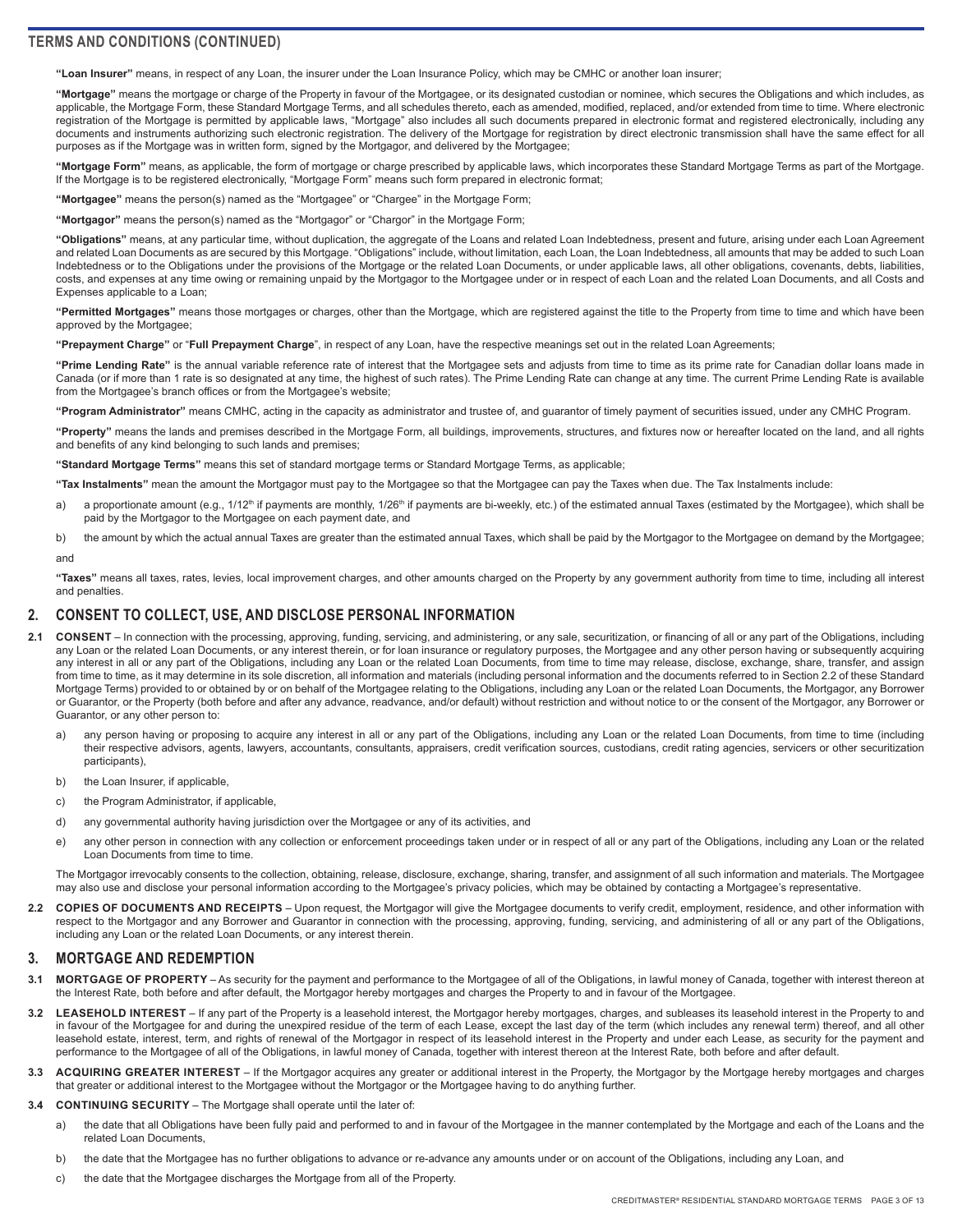<span id="page-3-0"></span>The Mortgage shall not cease to operate although the Mortgagor may not be indebted to the Mortgagee at any particular time and notwithstanding fulfillment from time to time in whole or in part of any of the Obligations and notwithstanding any change in the nature or form of the Obligations but shall cease only upon delivery by the Mortgagee of a written discharge. Without limiting any other provision hereof, if the Mortgage secures, inter alia, a current or running account, any portion of the Obligations may be advanced or readvanced by the Mortgagee in one or more sums at any future date or dates, and the amount of such advances and readvances when so made will be secured by the Mortgage. The Mortgage will be security for the ultimate balance owing to the Mortgagee arising from any such current and running accounts represented by advances and readvances of the Obligations or any part thereof with interest thereon at the rate of interest specified in the related Loan Documents and all other amounts secured hereby and notwithstanding any change in the amount, nature, and form of the Obligations from time to time. If the whole or any part of the Obligations or other amount secured hereby is repaid, the Mortgage shall be and remain valid security for any subsequent advance or readvance of any part of the Obligations by the Mortgagee to the Mortgagor until such time as the Mortgagee has executed and delivered to the Mortgagor a complete discharge of the Mortgage.

*In Ontario only*, the provisions relating to defeasance contained in subsection 6(2) of the *Land Registration Reform Act* (Ontario) are hereby expressly excluded from the Mortgage.

- **3.5 RIGHT TO MORTGAGE**  The Mortgagor now has good right, full power, and lawful and absolute authority to mortgage and charge the Property and to give the Mortgage to the Mortgagee upon the covenants contained in the Mortgage.
- **3.6 IMPLIED STATUTORY COVENANTS**  If there is any conflict or inconsistency between any covenants and provisions implied or incorporated in the Mortgage by applicable laws of the Governing Jurisdiction and any covenant or provision of the Mortgage, the covenant or provision of the Mortgage shall prevail to the event of such conflict or inconsistency.
- **3.7 NOT MORTGAGEE IN POSSESSION**  The exercise of any of the rights, remedies, and powers of the Mortgagee under the Mortgage will not deem the Mortgagee, the Loan Insurer, the Program Administrator, or their respective agents, to be a mortgagee in possession.

## **4. INTEREST**

- **4.1 INTEREST**  The Obligations shall bear interest at the Interest Rate set out in the applicable Loan Agreement, both before and after default, demand, maturity, and judgment until paid.
- 4.2 **COMPOUND INTEREST** Interest shall accrue on overdue interest at the Interest Rate from time to time, both before and after default, demand, maturity, and judgment until paid and shall be due and payable by the Mortgagor to the Mortgagee forthwith. If such overdue interest and compound interest are not paid within the then current interest compounding period (as specified in the definition of Interest Rate), a rest shall be made and compound interest at the Interest Rate will be payable on the aggregate amount then due, both before and after default, demand, maturity, and judgment, and so on until paid. All compound interest shall be added to the Obligations and secured by the Mortgage.
- **4.3 EQUIVALENT INTEREST RATES**  Unless otherwise expressly provided herein or in the applicable Loan Agreement, the Interest Rate shall be compounded monthly not in advance. The equivalent interest rate compounded semi-annually not in advance is set out in Schedule A — Table of Equivalent Rates.

#### **5. PAYMENTS**

- 5.1 PROMISE TO PAY The Mortgagor acknowledges that the Mortgagor promises to pay the Obligations to the Mortgagee in accordance with the provisions of the applicable Loan Agreement, in lawful money of Canada, without legal or equitable set-off, deduction, or other abatement, claim, challenge, or objection of any kind. Without limiting the foregoing, and subject to Section 25 of these Standard Mortgage Terms, the Mortgagee, at its sole option exercisable in its sole discretion, may make a demand or demands for payment of all or any part of the Obligations at any time and from time to time after the occurrence of an Event of Default. Upon making any such demand, all of the Obligations so demanded shall become immediately due and payable to the Mortgagee, whether or not such Obligations are otherwise then due and payable in accordance with the terms of the applicable Loan Documents.
- **5.2 APPLICATION OF PAYMENTS**  The Mortgagee will apply all payments (including prepayments) received from the Mortgagor, the Borrower, any Guarantor, or any other person in respect of the Obligations in accordance with Section 25 of these Standard Mortgage Terms and the provisions of the related Loan Agreements.
- 5.3 PLACE OF PAYMENTS The Mortgagor will make all payments under the Mortgage at the address of the Mortgagee set out in the Mortgage Form or at any other address specified by the Mortgagee from time to time.
- **5.4 TIME OF PAYMENTS**  Payments received by the Mortgagee on a day which is not a Business Day of the Mortgagee's branch where the payment was made, or after 2:00 pm (Governing Jurisdiction time) on such Business Day of the Mortgagee, will be considered received by the Mortgagee on the next such Business Day of the Mortgagee.
- **5.5 PREPAYMENT RIGHTS**  Except as otherwise expressly provided in the applicable Loan Agreement relating to each Loan, neither the Mortgagor nor any Borrower, Guarantor, or any other person shall have the right to prepay all or any part of the Obligations prior to the due date thereof.

#### **6. TITLE AND CONDITION OF THE PROPERTY**

- **6.1 TITLE TO PROPERTY**  The Mortgagor represents that:
	- a) the Mortgagor, at the time of the execution and delivery of the Mortgage, is the sole legal and beneficial owner of the Property, and
	- b) if all or any part of the Property is a leasehold interest, the Mortgagor has a valid and existing leasehold estate as lessee under each Lease and has the right to mortgage, charge, and sublease the entire leasehold estate in the Property to the Mortgagee.

#### **6.2 CONDITION AND REPAIR OF PROPERTY** – The Mortgagor will:

- a) keep the Property and any buildings and other improvements in good condition and repair at all times,
- b) not demolish any of the buildings or other improvements on the Property,
- c) promptly repair any damage to the Property and any of the buildings or other improvements, and
- d) comply with all applicable laws affecting the Property, including all health, fire, safety, and land-use by-laws and building codes, and not change the present use of the Property without the consent of the Mortgagee.
- 6.3 **INSPECTIONS** The Mortgagor authorizes the Mortgagee and its authorized representatives, including the Loan Insurer and the Program Administrator, to enter upon the Property and to enter any buildings on the Property at any time:
	- a) to inspect the Property and the condition of the buildings and other improvements on the Property, and
	- b) to conduct any environmental testing, site assessment, investigation, or study that the Mortgagee or its authorized representatives deem necessary, including taking soil and ground water samples and creating bore holes in order to obtain such samples.

#### **6.4 MORTGAGOR'S AGREEMENTS REGARDING INSPECTIONS** – The Mortgagor agrees:

- a) to pay on demand all costs of any environmental testing, site assessment, investigation, or study undertaken pursuant to article 6.3 b) above and until paid, all such costs, together with interest thereon at the Interest Rate, shall be added to the Obligations and secured by the Mortgage, and
- b) that entry on the Property by the Mortgagee or its authorized representatives pursuant to article 6.3, Inspections, will not deem the Mortgagee or its authorized representatives to be in possession, management, or control of the Property or any part thereof.
- 6.5 **EFFECT OF SALE** The Mortgagor will not be released from any of the Mortgagor's covenants, agreements, and liabilities contained in the Mortgage if the Mortgagor sells the Property or the Mortgagor's interest in the Property.

## **7. LEASEHOLD PROVISIONS**

- **7.1 LEASEHOLD**  The provisions of this article will only apply if the Property shown in the Mortgage Form is a leasehold interest.
- **7.2 STATE OF LEASE**  The Mortgagor promises that:
	- a) on the date of execution of the Mortgage no default has occurred and is continuing under any Lease,
	- b) each Lease is a valid and existing lease for the term set out in the Lease,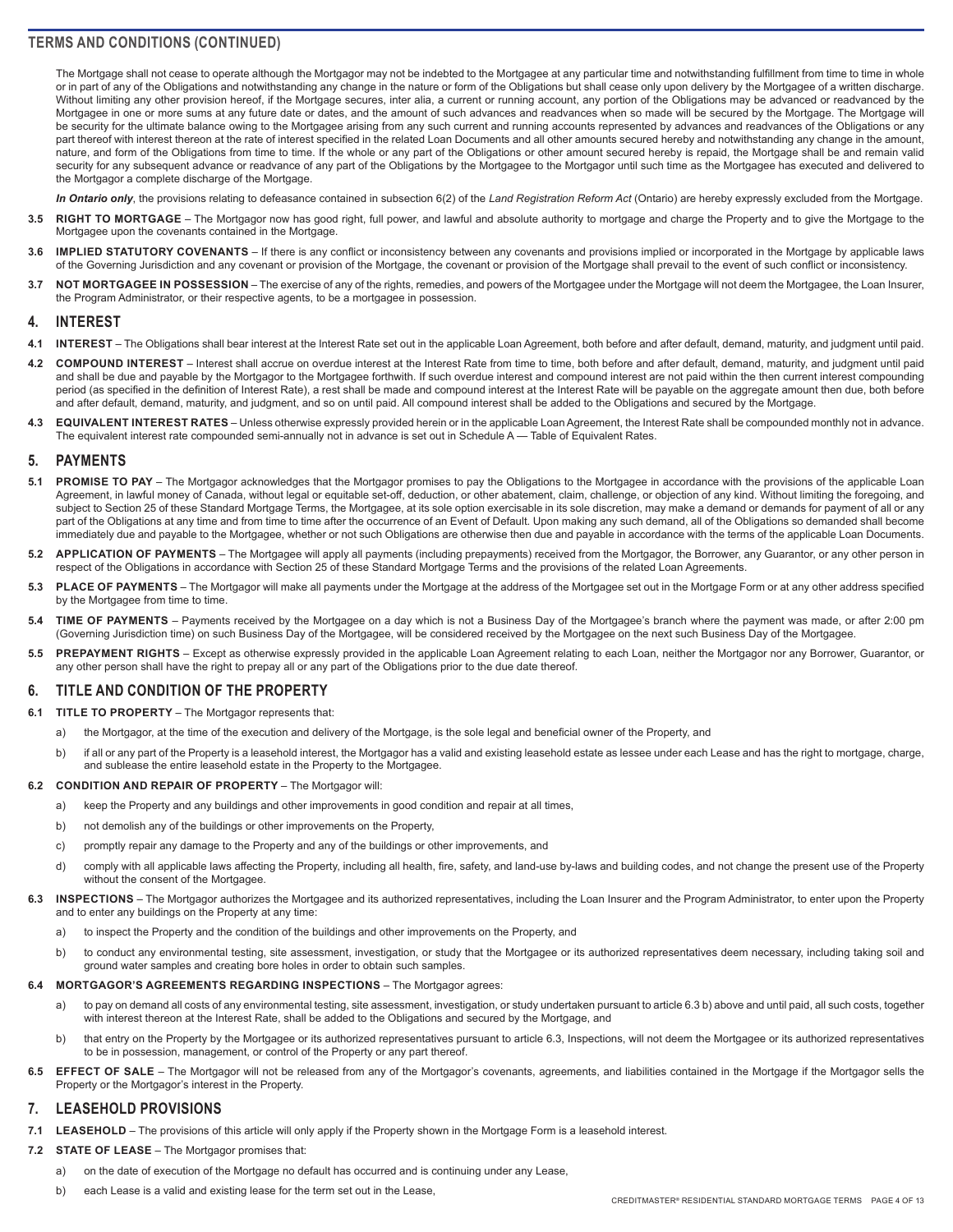- <span id="page-4-0"></span>c) all rents and other monies payable under each Lease have been paid in full, and
- d) if the lessor's or landlord's consent is required under any Lease in order for the Mortgagor to rightfully mortgage, charge, or sublease the Mortgagor's leasehold interest under any Lease in the Property to the Mortgagee, the Mortgagor has received that consent.

#### **7.3 MORTGAGOR'S PROMISES** – The Mortgagor promises that the Mortgagor:

- a) will do everything the Mortgagor is required to do, and not do anything the Mortgagor is not supposed to do, under each Lease,
- b) will not surrender any Lease or permit it to be terminated,
- c) will not agree to any amendment to any Lease without the Mortgagee's written approval,
- d) will promptly give the Mortgagee a copy of any notice, demand, or other document the Mortgagor receives in connection with any Lease,
- e) will hold the last day of the term (including any renewal term) of each Lease in trust for the Mortgagee and transfer or otherwise deal with such last day solely as the Mortgagee directs. If the Mortgagee sells the Property following an Event of Default, the Mortgagor will hold such last day of the term of any Lease (including any renewal term) in trust for the person(s) who purchase the Property, and
- f) will protect and indemnify the Mortgagee from all actions, claims, losses, costs, and demands arising from or relating to any default under, termination of, or surrender of the Lease, and
- g) irrevocably appoints the Mortgagee as its attorney, coupled with an interest, for the purposes of assigning the last day of the term or any renewal term on behalf and in the name of the Mortgagor.
- 7.4 AGENT-The Mortgagor hereby appoints the Mortgagee as the agent of the Mortgagor for the purpose of assigning the Mortgagor's interest in the Lease and/or conveying the unexpired balance of the term of the Lease as the Mortgagee may determine in its sole discretion.

## **8. CHARGES AGAINST THE PROPERTY**

#### **8.1 DUE ON SALE OR ENCUMBRANCE**

- a) If, without the prior written consent of the Mortgagee:
	- i) the Mortgagor sells, conveys, transfers, or assigns all or any part of the Property or any interest therein,
	- ii) except for any Permitted Mortgages, any mortgage, charge, lien, or other financial encumbrance is registered against the Property (other than in favour of the Mortgagee), whether ranking prior to, equally with, or subordinate to the Mortgage, or
	- iii) where the Mortgagor is a corporation or a partnership, any direct or indirect change in the effective voting control of any person (including any general partner of a partnership) comprising the Mortgagor from that existing as of the initial Loan advance under the Mortgage (including any change of ownership of 50% or more of the voting securities in any such person),

the Obligations secured by the Mortgage will, at the option of the Mortgagee, in its sole discretion, become immediately due and payable on demand.

- b) For the purposes of this article 8.1, a "change of control" of a corporation will be deemed to occur if:
	- i) there is a change of control in fact of the corporation within the meaning of section 256(5.1) and related sections of the *Income Tax Act* (Canada), R.S.C. 1985, c.1 (5th Supp), or
	- ii) more than 10% of the issued shares of the corporation carrying voting rights in respect of the election of directors of the corporation become owned by a body corporate, person, or group of persons other than that or those which own or owns the issued voting shares in the corporation as at the date of the Mortgage.
- c) For purposes of this article 8.1, the Mortgagee may give or withhold its consent in its sole discretion. As a condition of giving any consent, the Mortgagee may require or impose such conditions as it sees fit, including but not limited to the requirement that any purchaser, transferee, or assignee execute an assumption agreement in favour of the Mortgagee on such terms and conditions as the Mortgagee requires in its sole discretion.
- 8.2 **NO OTHER CHARGES OR LIENS ON TITLE** If there are any mortgages, charges, liens, or other financial encumbrances registered against the title to the Property other than any Permitted Mortgages, the Mortgagor will immediately cause those mortgages, charges, liens, or other financial encumbrances registered to be satisfied and discharged from the title to the Property.
- **8.3 OBLIGATIONS UNDER PERMITTED MORTGAGES**  The Mortgagor promises to fulfill all of the Mortgagor's obligations under all Permitted Mortgages.
- **8.4 DEFAULT UNDER FINANCIAL ENCUMBRANCES**  If the Mortgagor defaults under any financial encumbrances pertaining to the Property other than the Mortgage:
	- a) the Mortgagee may elect in its sole discretion to cure any such default; and
	- b) any amount paid or incurred by the Mortgagee will be immediately due and payable by the Mortgagor to the Mortgagee under this Mortgage, and, until paid, all such amounts, together with interest thereon at the Interest Rate, shall be added to the Obligations and secured by the Mortgage.
- 8.5 NO ACT TO ENCUMBER The Mortgagor has not willfully or knowingly done or allowed anything to be done to affect or encumber the title to all or any part of the Property, except as the records of the Land Title Office disclose.

#### **9. ADVANCES AND READVANCES**

- **9.1 NO OBLIGATION TO ADVANCE**  None of the following will require the Mortgagee to advance or readvance money (or any further money) upon the security of the Mortgage:
	- a) the signing of the Mortgage,
	- b) the registration of the Mortgage, or

c) any prior advance or readvance of any monies secured by the Mortgage.

- The terms and conditions of each advance or readvance of any Loan will be governed by the applicable Loan Agreement.
- **9.2 DIFFERENT RECORDING AND ACCOUNTING FOR ADVANCES**  Particular advances or readvances secured by the Mortgage may be recorded and accounted for separately and differently from those applicable to other advances or readvances.
- **9.3 EXTENSION OR AMENDMENT**  If the Mortgagee agrees to renew, extend, or amend a Loan Agreement or this Mortgage, such renewal, extension, or amending agreement need not be registered against the title to the Property. Such agreement will be binding upon the Mortgagor, its assignees, and all subsequent mortgagees, encumbrancers, or other parties claiming an interest in the Property. Such agreement will take priority as against such assignees and subsequent mortgagees, encumbrancers, and other parties. It will not be necessary to register such agreement in order to retain the priority of the Mortgage so altered; provided, however, that the Mortgagee may at any time, in its sole discretion, register such agreement or a caveat pursuant to such agreement. It is expressly acknowledged that such agreement may increase the Interest Rate chargeable for any Loan secured by this Mortgage.

#### **10. INSURANCE**

**10.1 INSURANCE REQUIREMENTS** – Beginning from the time the Mortgage is signed and continuing as long as the Mortgage is registered against the Property, the Mortgagor will insure the buildings and other improvements on the Property against loss or damage by fire with extended perils coverage and coverage for other perils required by the Mortgagee in an amount not less than 100% of the full replacement cost of the buildings and other improvements in Canadian dollars. The Mortgagor will not do or permit anything to be done which might impair, reduce, or void such insurance.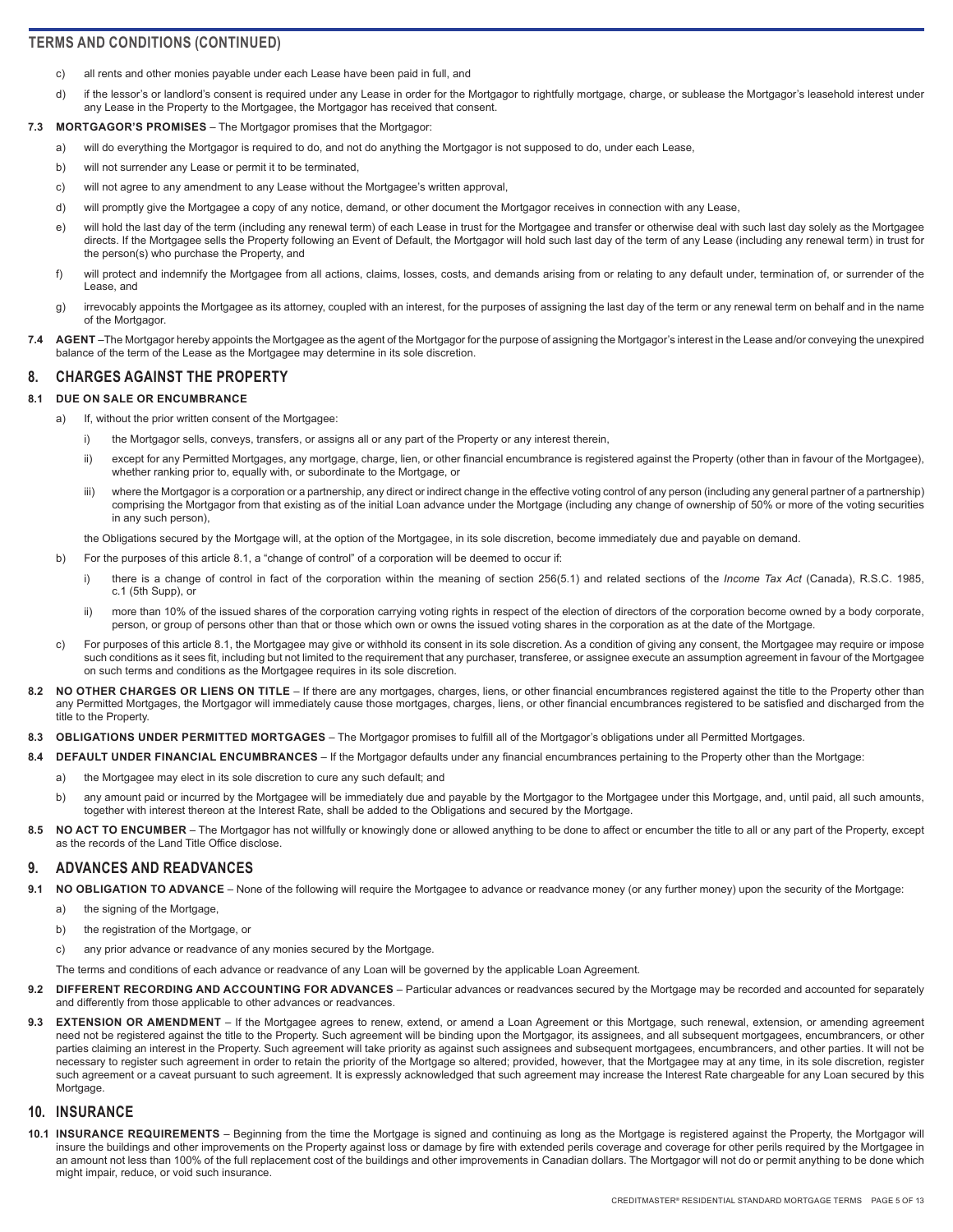<span id="page-5-0"></span>If a steam boiler, pressure vessel, oil or gas burner, coal blower, stoker, or sprinkler system or any other comparable equipment is operated on the Property, the Mortgagor must also have insurance coverage for loss or damage caused to such equipment and by such equipment (including explosion of such equipment).

If the Property includes a Condominium Unit:

- a) insurance maintained by the Condominium Corporation in accordance with its statutory obligation under the Condominium Act shall be deemed, for the purposes of the Mortgage, to be insurance maintained by the Mortgagor to the extent such insurance is attributable to the Condominium Unit and otherwise complies with the provisions of this article, and
- b) the Mortgagor will, if required by the Mortgagee, obtain and maintain, in respect of the Condominium Unit, additional insurance for such perils and/or additional amounts, in excess of the insurance maintained by the Condominium Corporation.
- **10.2 INSURANCE POLICY** The insurance policy will be provided by an insurer satisfactory to the Mortgagee. The insurance policy will be in a form acceptable to the Mortgagee and will contain a standard mortgagee clause acceptable to the Mortgagee.
- **10.3 INSURANCE PROCEEDS PAYABLE TO MORTGAGEE**  The insurance policy will require that the proceeds of any claim will be payable to the Mortgagee after paying amounts properly payable to the holders of any prior mortgages or charges of the Property.

The Mortgagor hereby assigns and releases to the Mortgagee all rights of the Mortgagor to receive all insurance proceeds and expressly waives all rights and benefits, to the extent permitted by applicable laws, pursuant to any legislation which provides for a contrary application of such insurance proceeds. Pending receipt of such insurance proceeds by the Mortgagee, such insurance proceeds will be deemed to be part of the Property and shall be subject to the security of the Mortgage.

- **10.4 COPIES OF INSURANCE POLICIES AND RECEIPTS**  Upon request, the Mortgagor will give the Mortgagee:
	- a) the original or a certified copy of each insurance policy and renewal policy, and
	- b) receipts for premiums paid under any insurance policy or renewal policy.

If required by the Mortgagee, the Mortgagor will deliver evidence of renewal to the Mortgagee 15 days prior to expiry of the insurance policy or renewal policy.

**10.5 DAMAGE TO BUILDINGS** – If the buildings or other insured improvements on the Property are damaged, the Mortgagor will immediately notify the Mortgagee. If the damage is covered under an insurance policy, the Mortgagor will immediately file a claim with the insurer and furnish, at the Mortgagor's expense, all necessary proofs of loss and do all necessary acts required to obtain payment of any insurance proceeds in accordance with each policy of insurance.

The Mortgagor hereby grants to the Mortgagee an irrevocable power of attorney, coupled with an interest, for the purposes of obtaining and collecting all insurance proceeds relating to all buildings or other insured improvements on the Property, compromising or settling any claims relating to such proceeds, endorsing any cheques, drafts, or other instruments representing such proceeds, and executing and delivering all instruments, proofs of loss, receipts, and releases required in connection therewith.

#### **10.6 USE OF INSURANCE PROCEEDS** – The Mortgagee may use any insurance proceeds received by it in any of the following ways, in its sole discretion:

- a) to pay for repairing the damage to the buildings or other improvements on the Property,
- b) to pay the Obligations whether or not these amounts are then payable, or
- c) to pay such proceeds to the Mortgagor or any other person claiming through the Mortgagor (including any subsequent encumbrancer of the Property).
- 10.7 FAILURE TO INSURE If the Mortgagor fails to insure the Property in accordance with the Mortgage or any of the Loan Documents in respect of any Loan, or does not pay any premium for any insurance policy in respect of the Property when due, then, without limiting any of its other rights and remedies under the Mortgage or such other Loan Documents, the Mortgagee may, but is not obligated to, arrange for such insurance and/or pay such insurance premium(s). Any insurance premiums or other amounts paid or incurred by the Mortgagee shall be immediately due and payable by the Mortgagor to the Mortgagee and until paid, the cost of such premiums and other amounts, together with interest at the Interest Rate under this Mortgage, shall be added to the Obligations and secured by the Mortgage.

#### **11. TAXES**

- **11.1 PAYMENT OF TAXES**  The Mortgagor will pay, or cause to be paid, all Taxes when due.
- **11.2 PROOF OF PAYMENT**  The Mortgagor will give the Mortgagee proof of payment of Taxes on or before December 31 each year and otherwise upon request by the Mortgagee.
- **11.3 TAX INSTALMENTS**  If required by the Mortgagee, the Mortgagor will pay Tax Instalments to the Mortgagee on the payment dates under each Loan so that the Mortgagee can pay the Taxes when due. The Mortgagor shall not be entitled to receive interest or other investment earnings on such Tax Instalments.

If the Mortgagor is required to pay Tax Instalments to the Mortgagee, the Mortgagor will deliver the tax bill to the Mortgagee not later than 15 days before the Taxes become due and payable.

- **11.4 PAYMENT OF TAXES BY MORTGAGEE**  Until an Event of Default has occurred, the Mortgagee will use the Tax Instalments received from the Mortgagor to pay the Taxes when due. Following the occurrence of an Event of Default, the Mortgagee may apply, at its option, the Tax Instalments to partial payment of the Obligations.
- **11.5 GRANTS AND REBATES**  It is the responsibility of the Mortgagor to apply for government grants, assistance, or rebates with respect to Taxes.

#### **12. COSTS AND EXPENSES**

- **12.1 COSTS AND EXPENSES**  The Mortgagor covenants to pay all Costs and Expenses to the Mortgagee forthwith upon demand, whether or not all or any part of the Obligations is advanced. Until paid, all Costs and Expenses, together with interest thereon at the Interest Rate, shall be added to the Obligations and secured by the Mortgage.
- **12.2 GENERAL RIGHTS OF THE MORTGAGEE**  At any time following the occurrence of an Event of Default, the Mortgagee may, but shall not be obligated to, perform or cause to be performed any of the obligations of the Mortgagor or any Borrower under or in respect of the Mortgage, any Loan, or the related Loan Documents, and for such purpose may do all such things as may be required to perform such obligations, including entering upon the Property and doing such things upon the Property as the Mortgagee considers necessary in its sole discretion. No such performance by the Mortgagee shall relieve the Mortgagor or any Borrower from any default under or in respect of the Mortgage, any Loan, or the related Loan Documents or result in the Mortgagee being a mortgagee in possession. The costs of all such actions taken by the Mortgagee shall be payable by the Mortgagor and the related Borrower to the Mortgagee forthwith upon demand. Until paid, such costs, together with interest thereon at the Interest Rate, shall be added to the Obligations and secured by the Mortgage.
- **12.3 PAYMENT OF OTHER MORTGAGES**  If there is default by the Mortgagor under any other charge, mortgage, lien, or other financial encumbrance of the Property, whether or not it has priority over the Mortgage, the Mortgagee may, in its sole discretion and without obligation, pay all or any part of the indebtedness secured by such charge, mortgage, lien, or other financial encumbrance from time to time, and all such amount(s) so paid by the Mortgagee shall be payable by the Mortgagor to the Mortgagee forthwith upon demand together with interest thereon at the Interest Rate, and until paid, all such amounts and accrued interest shall be added to the Obligations and be a separate and distinct Loan secured by this Mortgage. Without limiting the foregoing, the Mortgagee will be subrogated to the rights of, stand in the position of, and be entitled to all of the equities of the person so paid, whether or not such charge, mortgage, lien, or other encumbrance has been discharged. If and for so long as a Loan secured by this Mortgage is an Insured Loan, then, subject to the requirements of the Loan Insurance Policy, the Insured Loan will have priority as to payment, collection, enforcement and realization over such Obligations added pursuant to this Section 12.3.

#### **13. EVENTS OF DEFAULT**

- **13.1 EVENTS OF DEFAULT**  Without limiting any other provisions of any Loan or the related Loan Documents, and subject to the provisions of Section 25.4 of these Standard Mortgage Terms, the occurrence of each of the following events is a "default" or "Event of Default" under the Mortgage:
	- a) if the Mortgagor fails to pay or perform all or any part of the Obligations when due or if the Mortgagor fails to pay any Tax Instalments to the Mortgagee when required by the Mortgagee;
	- b) if the Mortgagor, or any Borrower or Guarantor, commits a breach of or fails to observe or perform any covenant or obligation under or in respect of the Mortgage or any Loan or the related Loan Documents;
	- c) if any representation or warranty of the Mortgagor, or any Borrower or Guarantor, under or in respect of the Mortgage, or any of the Obligations, including any Loan or the related Loan Documents, or in any certificate, statement, or notice referred to therein or delivered pursuant thereto, is false, incorrect, or misleading in any respect on the date given or made;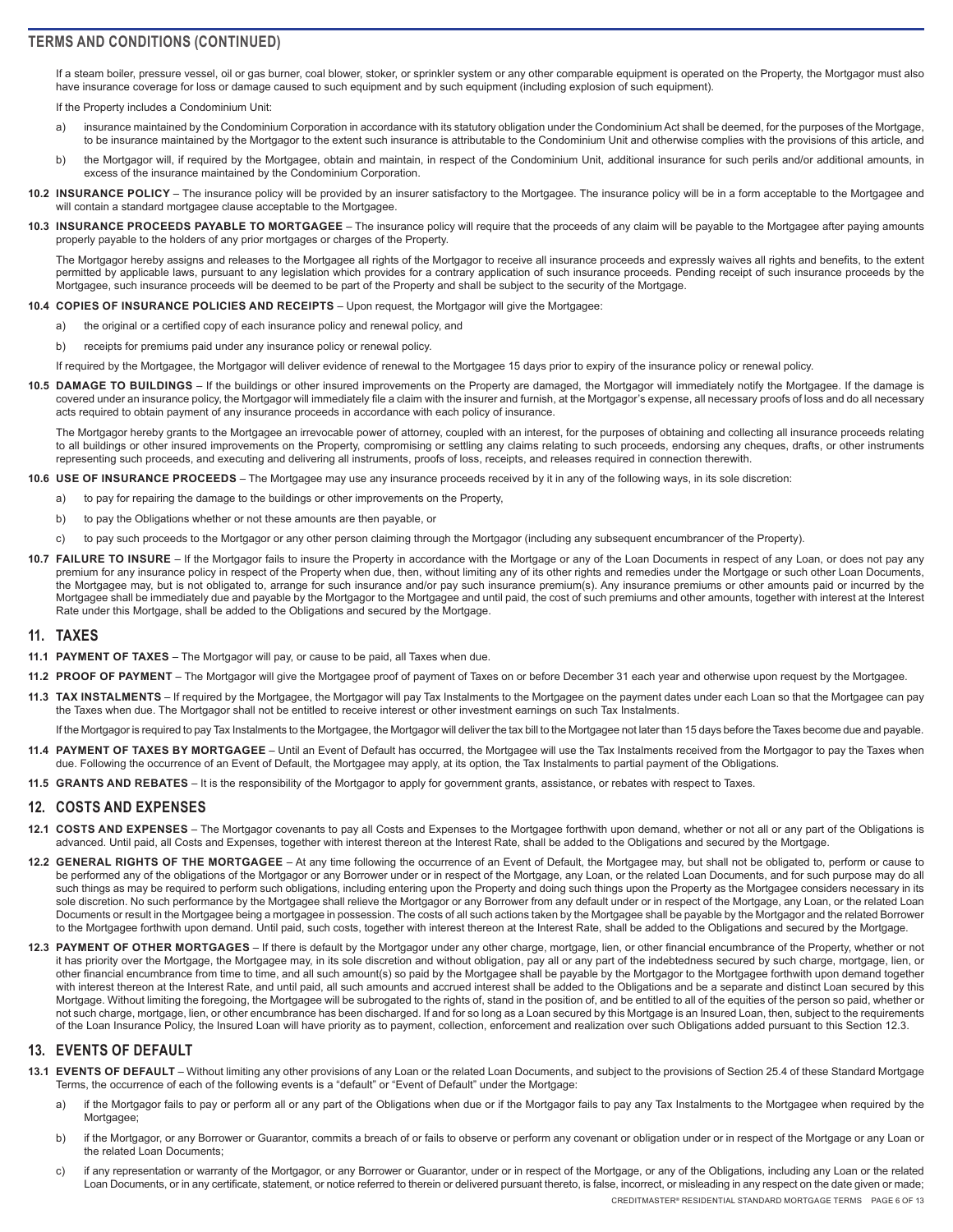- <span id="page-6-0"></span>d) any default by the Mortgagor under or in respect of any other mortgage, charge, lien, or other financial encumbrance affecting the Property, whether or not it has priority over the Mortgage;
- e) any construction or builders lien is registered against title to the Property, which is not removed from title within a period of 10 days after the earlier of the Mortgagor having actual knowledge of the registration of such lien or the Mortgagee giving written notice of such lien to the Mortgagor by which the Mortgagee requests the lien to be removed from title;
- f) the Property is abandoned, any act of waste is committed with respect to all or any part of the Property, or any building, structure, or other addition, alteration or improvement now or hereafter being constructed on the Property remains unfinished without continuation of work for a period of 10 consecutive days;
- g) the Mortgagor, or any Borrower or Guarantor, commits any act of bankruptcy, becomes insolvent, or admits its insolvency (as defined or provided for in any applicable statute);
- h) the Mortgagor, or any Borrower or Guarantor, or any of its property, becomes subject to any execution, seizure, or process of any court or to distress or any analogous process;
- i) if any Mortgagor, Borrower, or Guarantor dies;
- j) if any receiver, manager, receiver and manager, trustee, sequestrator, liquidator or other person(s) with similar powers is appointed (pursuant to the Mortgage or any related Loan Documents, applicable laws, or otherwise) in respect of the Mortgagor, any Borrower or Guarantor, or the Property; and
- k) any "default" or "Event of Default" occurs under or in respect of any Loan or the related Loan Indebtedness and Loan Documents (as such terms are defined in the Loan Agreement relating to such Loan).
- **13.2 ACCELERATION ON DEFAULT**  At any time following the occurrence of an Event of Default, the Obligations shall, at the option of the Mortgagee in its sole discretion, become immediately due and payable to the Mortgagee, all without notice, presentment, protest, demand, notice of dishonour, or any other demand or notice whatsoever, each of which are expressly waived by the Mortgagor, and all of the Mortgagee's rights, remedies, and powers under or in respect of the Obligations, the Mortgage, each Loan and related Loan Documents, and applicable laws shall immediately become enforceable. Interest at the Interest Rate shall accrue on the Obligations so demanded until paid in full.
- **13.3 EXTENSIONS AND WAIVERS**  Neither any extension of time given by the Mortgagee to the Mortgagor, any Borrower or Guarantor, nor any amendment to the Mortgage, any Loan or related Loan Documents, nor any other dealing by the Mortgagee with any subsequent owner of the Property or any other person, will in any way affect or prejudice the rights and remedies of the Mortgagee against the Mortgagor or any Borrower or Guarantor under or in respect of the Mortgage, the Obligations, including any Loan or the related Loan Indebtedness and Loan Documents, and/or the Property. The Mortgagee may waive any Event of Default in its sole discretion. No waiver will extend to a subsequent Event of Default, whether or not the same or similar to the Event of Default that has been waived. Each extension, waiver, and/or amendment must be in writing and signed by the Mortgagee to be effective. Any failure by the Mortgagee to exercise, or any delay by the Mortgagee in exercising, any right or remedy under or in respect of the Mortgage, the Obligations, including any Loan or the related Loan Indebtedness and Loan Documents, and/or the Property will not operate as a waiver of such right or remedy.

## **14. ENFORCEMENT AND COLLECTION**

- **14.1 REMEDIES ON DEFAULT**  Upon the occurrence of an Event of Default, at the option of the Mortgagee, all of the Obligations together with all interest thereon at the applicable Interest Rate shall immediately become due and payable to the Mortgagee on demand. In addition to all other rights and remedies available to the Mortgagee under or in respect of any Loan and the related Loan Documents and/or applicable laws, each of the following rights and remedies shall become immediately exercisable by the Mortgagee:
	- a) sue the Mortgagor for the Obligations so demanded;
	- b) any one or more of the following:
		- i) enter into possession and use of the Property or any part or parts thereof with power, among other things, to exclude the Mortgagor from them;
		- ii) preserve and maintain the Property and make such repairs, replacements, alterations, and additions to the whole or any part of the Property that the Mortgagee may think advisable;
		- iii) satisfy the whole or any part of any prior mortgage, charge, lien, or financial encumbrance then affecting the Property;
		- iv) collect and receive rents, income, and profits of all kinds owing to the Mortgagor in respect of the Property (with or without taking possession of the Property) and pay from them all expenses of maintaining, preserving, protecting, and operating the Property, including payments which may be due for insurance, Taxes, assessments, and any prior mortgage, charge, lien, or financial encumbrance of the Property, and for the services of lawyers, agents, and other persons, and all costs, charges, and expenses incurred in connection with the execution of the rights, remedies, and powers by the Mortgagee under or in respect of the Mortgage, any Loan and the related Loan Documents, and/or enjoy and exercise all rights and powers necessary to the performance of all functions made necessary or advisable by possession, including (without limitation) the power to advance its own monies (with interest payable thereon at the Interest Rate) and enter into contracts and to undertake obligations for the foregoing purposes upon the security of the Mortgage;
	- c) take proceedings in any court of competent jurisdiction for the appointment of a receiver of all or any part of the Property or the Mortgagor, and removal or replacement from time to time of any such receiver;
	- d) take proceedings in any court of competent jurisdiction for sale or foreclosure of all or any part of the Property, with or without entry into possession thereof;
	- e) file proofs of claim and other documents to establish the claims of the Mortgagee in any proceeding relating to the Mortgagor;
	- f) take any action or proceeding to enforce the performance of any covenant or obligation in favour of the Mortgagee under or in respect of the Mortgage and/or any Loan and the related Loan Documents, whether before or after entry into possession of the Property;
	- g) sell, lease, or otherwise dispose of all or any part of the Property in accordance with article 14.2, Power of Sale, whether before or after entry into possession of the Property;
	- h) appoint by instrument in writing a receiver of all or any part of the Property, whether before or after entry into possession of the Property, and remove or replace any such receiver from time to time:
	- i) pursuant to article 14.5, Right to Distrain, distrain for arrears of payments in respect of the Obligations, interest thereon at the Interest Rate, or any other amount payable under the Mortgage in respect of the Obligations; and
	- j) take any other remedy or proceeding authorized or permitted by the Mortgage, any Loan or the Loan Documents, and/or applicable laws.

No right, remedy, or power of the Mortgagee under the Mortgage or which the Mortgagee may have under applicable laws shall be exclusive or dependent on any other right, remedy, or power, but any 1 or more of such rights, remedies, or powers may from time to time be exercised independently or in combination. The rights, remedies, and powers conferred under the Mortgage are supplementary to and not in substitution for any of the other rights, remedies, and powers which the Mortgagee may have or be entitled to under or in respect of any of the Obligations, including any Loan or the related Loan Indebtedness and Loan Documents, applicable laws, or otherwise.

#### **14.2 POWER OF SALE**

- a) Power of Sale After the occurrence of an Event of Default which has continued for the minimum period of time required by applicable laws, the Mortgagee, on giving the minimum notice required by applicable laws, may enter on, lease, or sell the Property. If permitted by applicable laws, the Mortgagee may enter on, lease, or sell the Property without notice.
- b) Terms of Sale Any sale of the Property by the Mortgagee may be by public auction or private sale for such price and on such terms as to credit and otherwise with such conditions of sale as the Mortgagee deems proper in its sole discretion and in accordance with applicable laws. If any sale is for credit or for part cash and part credit, the Mortgagee will not be accountable for or be charged with any monies until they are actually received in cash.

The Mortgagee may rescind or vary any contract or sale and may buy and re-sell the Property, in each case in its sole discretion and without being answerable for loss occasioned thereby.

No purchaser will be bound to inquire into the legality, regularity, or propriety of any sale or be affected by notice of any irregularity or impropriety. No lack of default, want of notice, or other requirement, or any irregularity or impropriety of any kind will invalidate any sale pursuant to the Mortgage and the purchaser shall not be responsible for any damage or loss caused thereby.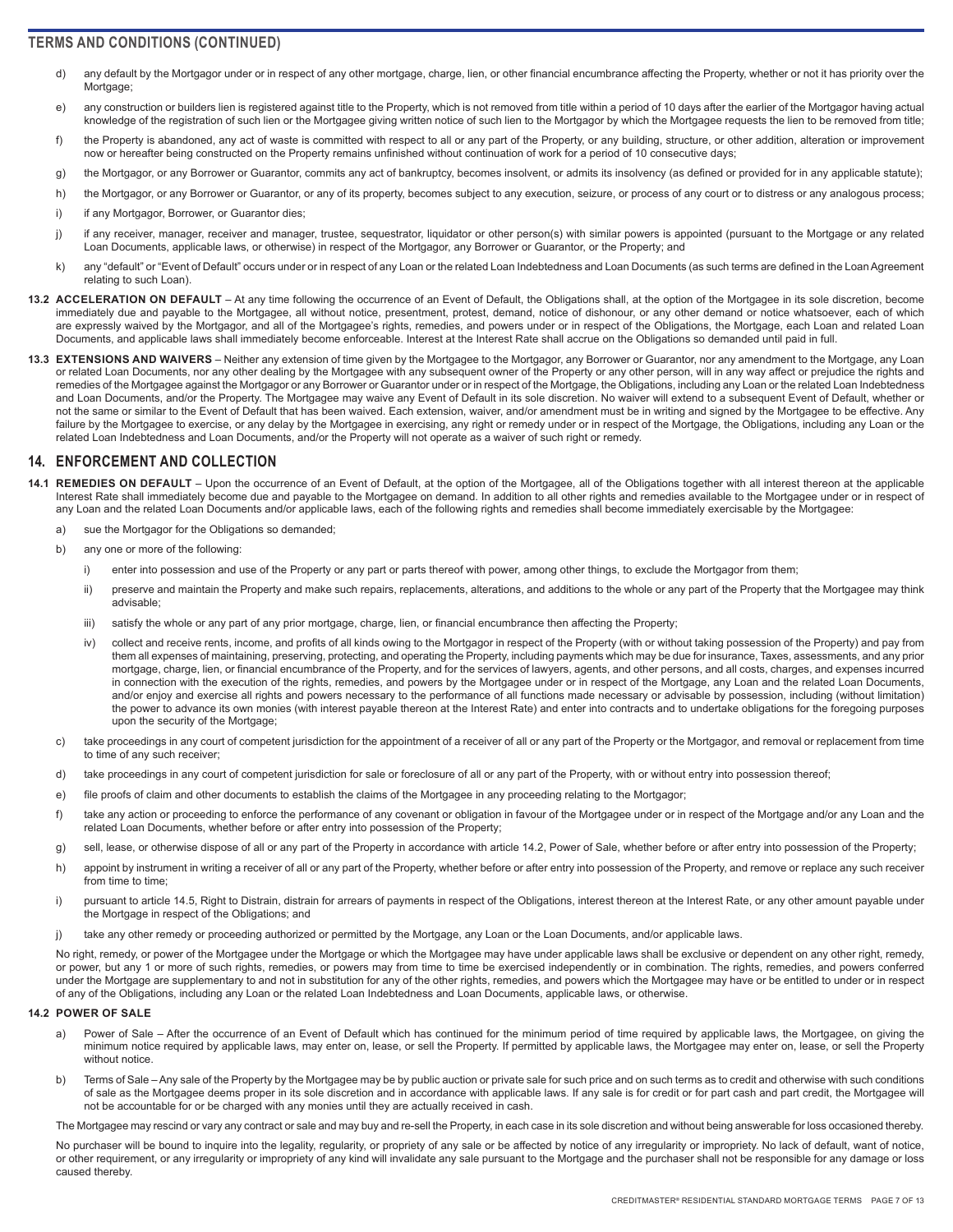<span id="page-7-0"></span>The Mortgagee may sell without entering into actual possession of the Property and while in possession will be accountable only for monies which are actually received by it. The Mortgagee may, subject to the restrictions of applicable laws, sell parts of the Property from time to time to satisfy any portion of the Obligations, leaving the remainder of the Property as security for the balance of the Obligations. The Mortgagee may sell the Property or any portion of the Property subject to the balance of the Obligations not yet due at the time of such sale.

The costs of any sale or other enforcement or realization proceedings pursuant to the Mortgage, any Loan or Loan Documents, and/or applicable laws, whether such sale or other proceeding proves abortive or not, including taking, recovering, or keeping possession of the Property or enforcing any other rights, remedies, or powers pursuant to the Mortgage, the related Loan Documents, and/or applicable laws, shall be payable upon demand by the Mortgagor to the Mortgagee, together with interest thereon at the Interest Rate, and until paid shall be added to the Obligations and secured by the Mortgage.

- **14.3 OTHER SECURITY HELD BY THE MORTGAGEE**  If the Mortgagee holds other security as security for repayment of the Obligations, the Mortgagee may realize on such security or the Mortgage in any order it decides. Any action under such security will not prevent action being taken under the Mortgage and vice versa.
- 14.4 QUIET POSSESSION Where the Mortgagee enters on and takes possession of the Property, the Mortgagee shall enter into, have, hold, use, occupy, possess, and enjoy the Property without the let, suit, hindrance, interruption, or denial of the Mortgagor or any other person or persons whomsoever.
- **14.5 RIGHT TO DISTRAIN**  After the occurrence of an Event of Default, the Mortgagee can distrain upon the goods and chattels of the Mortgagor located in or upon the Property or any part thereof, and by distress warrant, to recover by way of rent reserved, as in the case of a demise of the Property, any interest that remains in arrears and unpaid under or in respect of the Mortgage and each Loan, and all costs, charges, and expenses for such levy of distress, as in similar cases of distress for rent. The Mortgagee may distrain for arrears of principal in the same manner as if the same were arrears of interest.
	- a) As security for such amounts, the Mortgagor hereby attorns to the Mortgagee and becomes a tenant of the Property from the day of execution of the Mortgage at a rental equivalent to such amounts. Notwithstanding the relationship of landlord and tenant created by this provision, in the event of any conflict, the primary relationship of secured creditor and debtor shall prevail.
	- b) Upon any Event of Default, the Mortgagee may terminate such tenancy without notice to the Mortgagor and without affecting any of the other Obligations of the Mortgagor hereunder.
- **14.6 REMEDIES CUMULATIVE**  The rights, remedies, and powers of the Mortgagee under or in respect of the Mortgage are cumulative and are in addition to and not in substitution for any rights, remedies, or powers otherwise provided under or in respect of each Loan and the related Loan Documents or applicable laws. No right, remedy, or power of the Mortgagee shall be exclusive of or dependent on any other right, remedy, or power and any one or more of such rights, remedies, and powers may be exercised independently or in combination from time to time in such order and at such times as the Mortgagee may see fit, and the Mortgagee will not be obligated to exhaust any right, remedy, or power before exercising any of its other rights, remedies, and powers under or in respect of the Mortgage, the Obligations, including each Loan and the related Loan Indebtedness and Loan Documents, and/or applicable laws. Any single or partial exercise by the Mortgagee of any right, remedy, or power for a default or breach of any term, covenant, condition, or agreement under or in respect of the Mortgage, the Obligations, including each Loan and the related Loan Indebtedness and Loan Documents and/or applicable laws shall not waive, alter, affect, or prejudice any other right or remedy to which the Mortgagee may be lawfully entitled for such default or breach.

#### **15. RECEIVER**

- **15.1 RECEIVER'S POWERS**  Any receiver appointed by the Mortgagee may:
	- a) take possession of all or any part of the Property,
	- b) maintain, repair, and preserve the Property and complete any incomplete improvements on the Property,
	- c) lease the Property or any parts of the Property on any terms the receiver decides in its sole discretion,
	- d) collect all rents, income, and profits from the Property, and
	- e) sue in the name of the Mortgagor or the Mortgagee to collect any income from the Property.

Subject to the terms of the instrument appointing the receiver, such receiver may, in the sole discretion of the Mortgagee, have all of the rights, remedies, and powers of the Mortgagee, including the full right and power to enter, lease, and sell the Property. The Mortgagor agrees to ratify and confirm all actions of the receiver taken pursuant to the Mortgage or under applicable laws and agrees that neither the Mortgagee or any receiver will be liable for any loss sustained by the Mortgagor as a result of any such action or failure to act.

- **15.2 REMOVAL AND REAPPOINTMENT**  Any receiver appointed by the Mortgagee may be removed by the Mortgagee and another receiver appointed in the receiver's place.
- **15.3 RECEIVER IS AGENT OF MORTGAGOR**  Any receiver appointed by the Mortgagee will be the Mortgagor's agent (provided no such appointment is revocable). The Mortgagor will be responsible for all actions of the receiver. Nothing done by the receiver will make the Mortgagee liable as a mortgagee in possession.
- **15.4 RECEIVER'S FEE**  The receiver shall be entitled to receive a fee, commission, or disbursement from the rents, income, profits, and proceeds of sale collected by the receiver, to a maximum as determined by the laws of the Governing Jurisdiction or any higher rate permitted by court. The receiver will be reimbursed for all the receiver's costs and expenses in exercising the receiver's powers.
- **15.5 DEDUCTIONS FROM GROSS INCOME**  The receiver may deduct its fee and expenses from any rents, profits, income, or proceeds of sale received by the receiver, and the balance of any income will be paid to the Mortgagee or otherwise as required by applicable laws.

#### **16. CONSOLIDATION**

**16.1 CONSOLIDATION OF ALL MORTGAGES ON DEFAULT** – Subject to Section 25 of these Standard Mortgage Terms, the doctrine of consolidation will apply to the Mortgage and any other mortgages granted by the Mortgagor to the Mortgagee. This means that if the Mortgagor has granted any other mortgages to the Mortgagee then, after default, the Mortgagee may consolidate the Mortgage with all of the mortgages so that the Mortgagor cannot repay the amounts secured by any one of the mortgages without repaying all of the monies secured by all of the mortgages.

## **17. DISCHARGE OR TRANSFER OF MORTGAGE**

- **17.1 DISCHARGE OF MORTGAGE**  If, at any time:
	- a) there are no Obligations outstanding and secured by the Mortgage (and all Loan Agreements in the form of a guarantee given by the Mortgagor to the Mortgagee have been released),
	- b) any obligations of the Mortgagee to make advances under any Obligations or Loan that will be secured by the Mortgage have been terminated, and
	- c) the Mortgagor is not in default under the Mortgage

then, at the request of the Mortgagor, the Mortgagee will, within a reasonable time after such request, prepare and sign a discharge of the Mortgage. The Mortgagee will give the discharge of the Mortgage to the Mortgagor when the Mortgagor pays to the Mortgagee the following fees and expenses:

- the Mortgagee's standard fee for signing a discharge of mortgage, and
- all of the Mortgagee's expenses of preparing and signing the discharge of mortgage.

Those fees and expenses will be payable by the Mortgagor only if, and to the extent that, the Mortgagee is not prohibited by applicable laws from charging fees and recovering its expenses in connection with a discharge of the Mortgage.

- **17.2 REGISTRATION OF DISCHARGE OF MORTGAGE**  The Mortgagor will be responsible for registering a Discharge of Mortgage to remove the Mortgage from the title to the Property.
- **17.3 VOLUNTARY TRANSFER OF THE MORTGAGE**  The Mortgagee may transfer or assign the Mortgage (including registered and documentary title) to any person, including any custodian, nominee, Loan Insurer or Program Administrator, at any time and upon such terms as the Mortgagee may decide without restriction by, notice to, or consent of, the Mortgagor or any Borrower or Guarantor. If the Mortgagee transfers or assigns the Mortgage, the person to whom it is transferred will have all the powers, rights, and remedies available to the Mortgagee in the Mortgage and thereafter, all references in the Mortgage to "Mortgagee" will mean the person to whom the Mortgagee has transferred or assigned the Mortgage.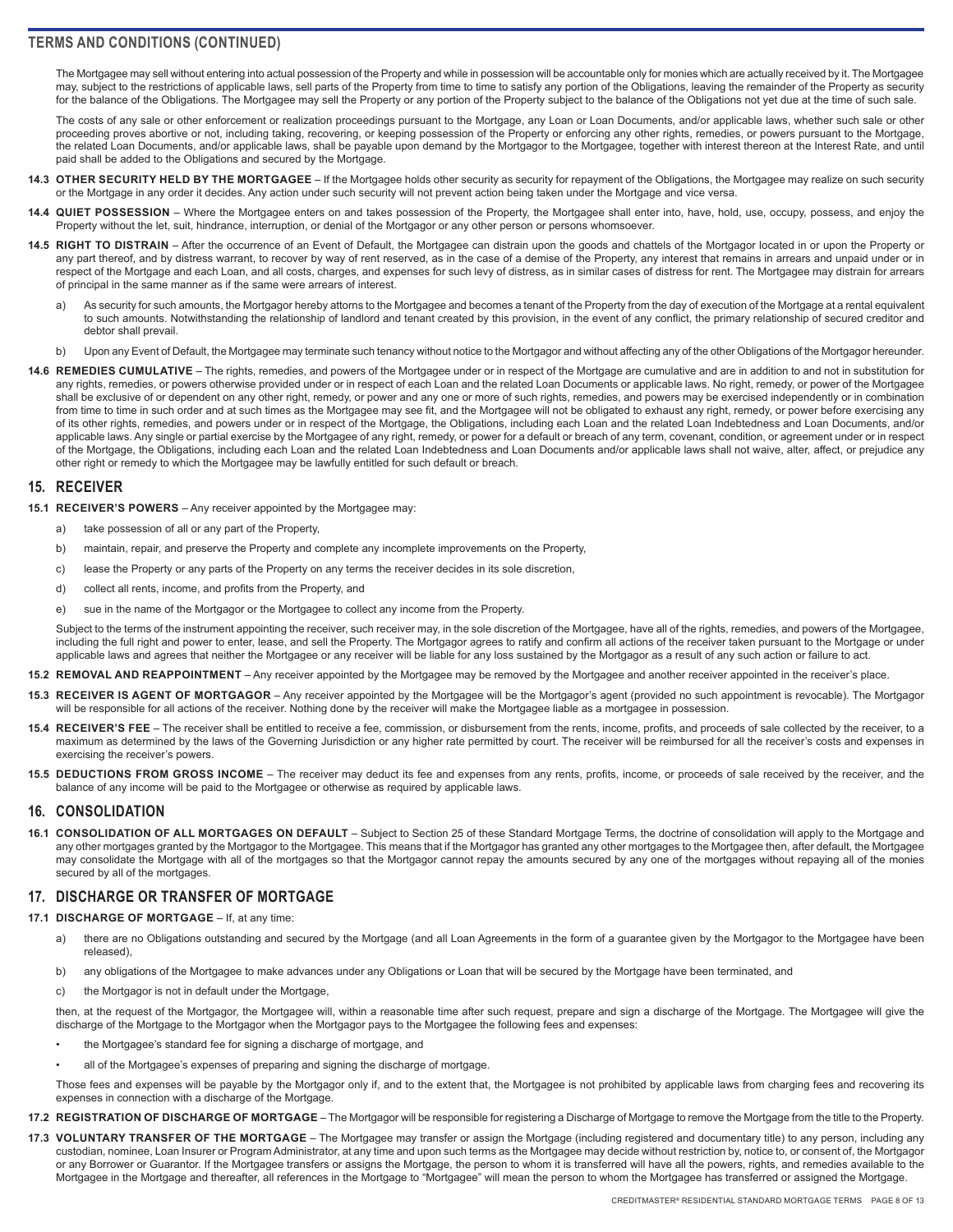# <span id="page-8-0"></span>**18. SUBDIVISION, PARTIAL DISCHARGES, AND RELEASES**

**18.1 DIVISION OF PROPERTY** – Every part or lot into which the Property is or may hereafter be divided will stand charged with the entire Obligations and neither the Mortgagor nor any Borrower, Guarantor, or any other person shall have any right to require that the Obligations be apportioned with respect thereto.

**18.2 PARTIAL DISCHARGES** – The Mortgagee may release in its discretion and at any time any person or any part or parts of the Property from all or any part of the Obligations or any security of the Mortgage or any other Loan Documents in respect of any Loan, either with or without any consideration and without releasing any other part of the Property or any other person from the Mortgage or such other Loan Documents or from any of the covenants contained therein, and without being accountable to the Mortgagor, any Borrower or Guarantor, or any other person for the value of the land released or for any money except that actually received by the Mortgagee.

The Mortgagee may grant time, renewals, extensions, indulgences, releases, and discharges, may take securities from and give the same up, may abstain from taking securities from or from perfecting securities, may accept compositions and proposals, and may otherwise deal with the Mortgagor, any Borrower or Guarantor, and all other persons and securities as the Mortgagee may see fit without prejudicing the rights of the Mortgagee under the Mortgage, the Obligations, or any Loan or the related Loan Indebtedness and Loan Documents. No such release or other action shall constitute, evidence, or result in prepayment, repayment, readvance, accord and satisfaction, novation, nor, except as expressly provided in such release or discharge, a release or discharge of all or any part of the Obligations, including any Loan or the related Loan Indebtedness and the Loan Documents, or a release of any of the other covenants, obligations, or liabilities of the Mortgagor, any Borrower or Guarantor, or any other person in respect thereof. No such release or other action shall be binding on the Mortgagee unless it is made in writing and executed and delivered by the Mortgagee.

### **19. CONDOMINIUM PROPERTY PROVISIONS**

- **19.1 CONDOMINIUM PROPERTY**  If the Property includes a Condominium Unit, this article will apply.
- **19.2 OBLIGATIONS UNDER CONDOMINIUM ACT**  The Mortgagor will fulfill all the obligations of a Condominium Unit owner under the Condominium Act and the Condominium Documents, and will pay promptly when due all Common Expenses in respect of the Condominium Unit. The Mortgagor will provide to the Mortgagee, on request, proof that all such obligations have been fulfilled and all such Common Expenses have been paid. If the Mortgagor defaults in the payment of any Common Expenses when due, or upon any default or breach by the Mortgagor of any covenant or obligation of a Condominium Unit owner under the Condominium Act or Condominium Documents, then, without limiting any other rights and remedies of the Mortgagee under or in respect of the Mortgage, the Obligations, including each Loan and the related Loan Indebtedness and Loan Documents, and/or applicable laws, the Mortgagee, at its option and in its sole discretion, but without obligation, may pay such outstanding Common Expenses and/or rectify any such default or breach by the Mortgagor. All costs incurred by the Mortgagee in paying such amounts and/or rectifying such default or breach shall be payable by the Mortgagor to the Mortgagee immediately on demand and until paid, such costs, together with interest thereon at the Interest Rate, shall be added to the Obligations and secured by the Mortgage.
- **19.3 ASSIGNMENT OF VOTING RIGHTS**  The Mortgagor assigns to the Mortgagee the Mortgagor's right to vote pursuant to the Condominium Act and the Condominium Documents. Nothing in the Mortgage requires the Mortgagee to vote or to protect the interests of the Mortgagor, except as otherwise required by applicable laws.
- **19.4 NOTICES AND STATEMENTS**  At the request of the Mortgagee, the Mortgagor will give to the Mortgagee copies of all notices, financial statements, and other documents given by the Condominium Corporation to the Mortgagor.
- **19.5 NO LEASES THREE YEARS OR MORE**  The Mortgagor will not lease any Condominium Unit for a term of 3 years or more.
- **19.6 OBTAINING CERTIFICATES**  The Mortgagor hereby appoints the Mortgagee as the Mortgagor's agent for the purpose of obtaining, from time to time, all certificates and other information from the Condominium Corporation which the Mortgagor is otherwise entitled to obtain from the Condominium Corporation under the Condominium Act or the Condominium Documents.
- **19.7 ACCESS TO RECORDS**  The Mortgagor hereby authorizes any officer of the Mortgagee to review and obtain copies of all records and documents, including financial statements, maintained by the Condominium Corporation and which the Mortgagor is entitled to obtain under the Condominium Act or the Condominium Documents.
- **19.8 OBLIGATIONS DUE AND PAYABLE**  The Obligations will become immediately due and payable, at the option of the Mortgagee and in its sole discretion, if:
	- a) the Condominium Corporation fails to comply with the Condominium Act and the Condominium Documents,
		- b) the Condominium Corporation fails to insure the Condominium Unit and all of the other condominium units and common elements (or other property and assets of the Condominium Corporation, as applicable) in compliance with applicable laws or do all that is required to collect proceeds of any insurance maintained by or on behalf of the Condominium Corporation,
		- c) the Condominium Corporation makes any material modification to the common elements (or other property and assets of the Condominium Corporation, as applicable) without the Mortgagee's approval,
		- d) the owners have voted to terminate the Condominium Corporation,
		- e) a sale of any material part of the common elements (or other property and assets of the Condominium Corporation, as applicable) is authorized, or
		- f) the portion of the Property subject to the Condominium Act ceases to be governed by the Condominium Act.

## **20. CONSTRUCTION**

- **20.1 NO ADDITIONS OR ALTERATIONS TO BUILDING**  The Mortgagor will not construct any buildings or improvements on the Property, or make any additions or alterations to any existing buildings or other improvements on the Property, in each case without the prior written approval of the Mortgagee and after complying with all applicable laws, including obtaining all municipal or provincial permits and other requirements under applicable laws.
- 20.2 CONSTRUCTION If the construction of, alteration of, or addition to buildings or other improvements on the Property has been approved by the Mortgagee, the Mortgagor will diligently carry out the construction according to plans and specifications approved by the Mortgagee. If there are no plans and specifications, the Mortgagor will carry out the construction according to generally accepted standards of construction, all building or development permits, and the requirements of applicable laws. The Mortgagor will not allow a delay of more than 10 days in carrying out construction.
- 20.3 COMPLIANCE WITH APPLICABLE LAWS FOR BUILDER OR CONSTRUCTION LIENS If any renovation or other construction takes place on the Property, the Mortgagor will comply with all applicable laws governing builder or construction liens (including all applicable holdback and notice requirements) and will, upon request by the Mortgagee, provide the Mortgagee with sufficient information to enable the Mortgagee to determine whether or not the Mortgagor is complying with applicable laws. The Mortgagor will pay and discharge when due all claims of and obligations to labourers, builders, material suppliers, and all other persons, and all other claims, debts, and obligations which have or might have priority over the security of the Mortgage from time to time under applicable laws governing builders' or construction liens.

## **21. EXPROPRIATION AND CONDEMNATION**

#### **21.1 EXPROPRIATION AND CONDEMNATION**

- a) If all or any part of the Property is expropriated by any governmental or other authority, all expropriation proceeds shall be paid to the Mortgagee and, if received by the Mortgagor, shall be received and held in trust for the Mortgagee and forthwith paid over to the Mortgagee. Such expropriation proceeds shall, at the option of the Mortgagee, be applied against the Obligations or such part of the Obligations as the Mortgagee may determine in accordance with article 5.2, Application of Payments, or be held unappropriated in a collateral account in the name and for the exclusive benefit of the Mortgagee as continuing security for the full payment and performance of the Obligations. The Mortgagor shall promptly deliver to the Mortgagee a copy of any notice of expropriation or proposed expropriation received by the Mortgagor in respect of all or any part of the Property.
- b) Notwithstanding anything to the contrary contained herein, if the Mortgagee receives a notice of expropriation in respect of all or any part of the Property (or the interest of the Mortgagee therein), or if all or any part of the Property (or the interest of the Mortgagee therein) is expropriated by any governmental or other authority at any time, then at the option of the Mortgagee in its sole discretion, the Obligations (or any part of the Obligations as determined by the Mortgagee in its sole discretion) shall immediately become due and payable on demand by the Mortgagee.
- c) All expropriation proceeds and any other consideration, damages, and awards arising from or relating to any expropriation are hereby assigned by the Mortgagor to the Mortgagee as security for the payment and performance of the Obligations.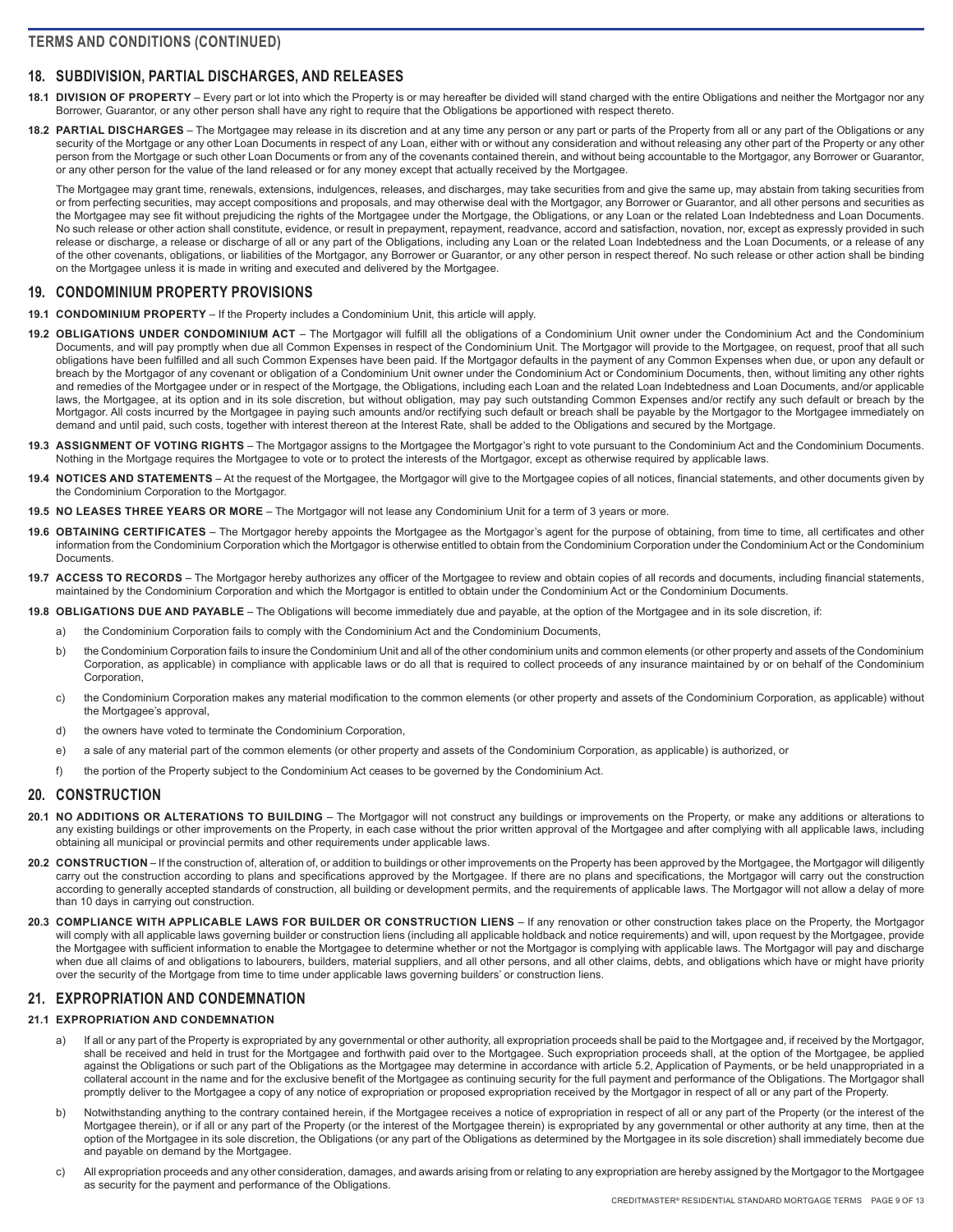<span id="page-9-0"></span>d) Notwithstanding any applicable laws to the contrary and without limiting any other provision hereof, if there is expropriation of all or any part of the Property, the Mortgagor will pay to the Mortgagee on demand the difference between the Obligations secured by the Mortgage and the aggregate of any expropriation proceeds or other consideration. damages, and awards paid by the expropriating authority to the Mortgagee.

### **22. ASSIGNMENT OF RENTS**

- **22.1 APPLICATION OF THIS ARTICLE**  This article will apply if any of the Property is at any time subject to a Lease.
- **22.2 DEFINITIONS**  In this article:

"**Leases**" means all present and future, written or oral leases, agreements to lease, tenancy agreements, licences, and rights of occupation with respect to all or any part of the Property and all supplements thereto and includes each and every guarantee, indemnity, or other guarantor contract, whether contained in a Lease or otherwise, with respect to the payment of Rents or performance by a Tenant of any other obligations under a Lease;

"**Lease**" means any one of the Leases;

"**Rents**" means all rents, income, profits, and other monies payable to the Mortgagor under the Leases;

- "**Tenant**" means each tenant and any other person (including a guarantor, indemnitor, or other person) liable to the Mortgagor under a Lease.
- **22.3 ASSIGNMENT**  As security for the payment and performance of the Obligations to the Mortgagee, together with interest thereon at the Interest Rate both before and after default, the Mortgagor assigns and transfers to the Mortgagee:
	- a) all Rents, and
	- b) all covenants, benefits, and advantages contained in or to be derived from all Leases

until all of the Obligations have been fully paid and satisfied and the Mortgage has been discharged.

**22.4 EXERCISE OF RIGHTS** – Prior to an Event of Default, the Mortgagor may demand, collect, and receive all Rents as they fall due. If any Event of Default occurs, the Mortgagee may collect and receive such Rents from each Tenant after giving notice to such Tenant directing it to pay such Rents to the Mortgagee.

**22.5 POSITIVE COVENANTS** – The Mortgagor promises to the Mortgagee that the Mortgagor will immediately, upon request of the Mortgagee:

- a) provide to the Mortgagee a current list of all Leases in such detail as the Mortgagee may reasonably require,
- b) provide to the Mortgagee a copy of each Lease,
- c) execute and deliver to the Mortgagee specific assignments of specific Leases and the Rents payable thereunder, and
- d) give to each Tenant notice of this assignment and any specific assignment.
- **22.6 NEGATIVE COVENANTS**  The Mortgagor will not, without the prior written consent of the Mortgagee:
	- a) accept prepayment of any Rents,
	- b) permit any set off, waiver, release, discharge, discount, or commutation of the payment of any of the Rents, or
	- c) while any Event of Default is in existence, modify, amend, surrender, cancel, or terminate any of the Leases.
- **22.7 AGENT**  The Mortgagor appoints the Mortgagee as the Mortgagor's agent:
	- a) to demand, recover, and enforce payment of all Rents,
	- b) to institute such actions at law or in equity and take such proceedings by distress or otherwise as the Mortgagee from time to time considers proper, and
	- c) to execute any and all documents in the name of the Mortgagor as the Mortgagee considers proper.

#### **22.8 COLLECTIONS** – The Mortgagee is not:

- a) responsible for the collection of any of the Rents,
- b) responsible for the performance of any of the Mortgagor's promises under any of the Leases, or
- c) required to account for monies other than monies actually received by it pursuant to this assignment, less proper collection charges, and such monies when so received by the Mortgagee will be applied on account of the Obligations.

#### **23. HAZARDOUS SUBSTANCES**

- **23.1 REPRESENTATIONS**  The Mortgagor promises to the Mortgagee that, to the best of the Mortgagor's information and belief, after due enquiry and investigation:
	- a) the Property has never been used to manufacture, refine, handle, store, or dispose of any Hazardous Substances (except in compliance with all applicable environmental laws and regulations); and
	- b) the Property does not contain any Hazardous Substances deposited, added, or released by the Mortgagor or a prior owner, lessee, or occupier of the Property or any adjoining property.
- 23.2 COVENANT The Mortgagor promises the Mortgagee that the Mortgagor will comply in all material respects with all applicable environmental laws and regulations affecting or relating to the Property and will assume and perform all environmental liabilities and obligations relating to the Property including any liability for the clean up of any Hazardous Substances on, under, or emanating from the Property.
- 23.3 INDEMNITY The Mortgagor indemnifies the Mortgagee against any and all liabilities, losses, claims, damages (including lost profits, consequential damages, interest, penalties, fines, and monetary and other sanctions) and all Costs and Expenses incurred by the Mortgagee by reason of, or in any way related to, the breach of any of the promises set out in this article 23, Hazardous Substances.

#### **24. NOTICES AND DEMANDS**

- **24.1 NOTICES AND DEMANDS**  Any notice, demand, or other communication required or permitted to be given or made to the Mortgagor pursuant to the Mortgage may be given or made in any manner permitted or provided by applicable laws, notwithstanding any other provision of the Mortgage or any other Loan Document to the contrary. Subject to the forgoing, any notice or demand to be given to the Mortgagor under the Mortgage can be given by the Mortgagee:
	- a) in person,
	- b) by mail, email, or text message,
	- c) by telephone or mobile phone,
	- d) by fax,
	- e) via the Mortgagee's online banking system and/or website, or
	- f) by any other communication method acceptable to the Mortgagee,

at the Mortgagor's respective address, phone number, fax number, or email address set out in the Mortgage Form or at such other address, phone number, fax number, or email address otherwise provided to the Mortgagee in writing.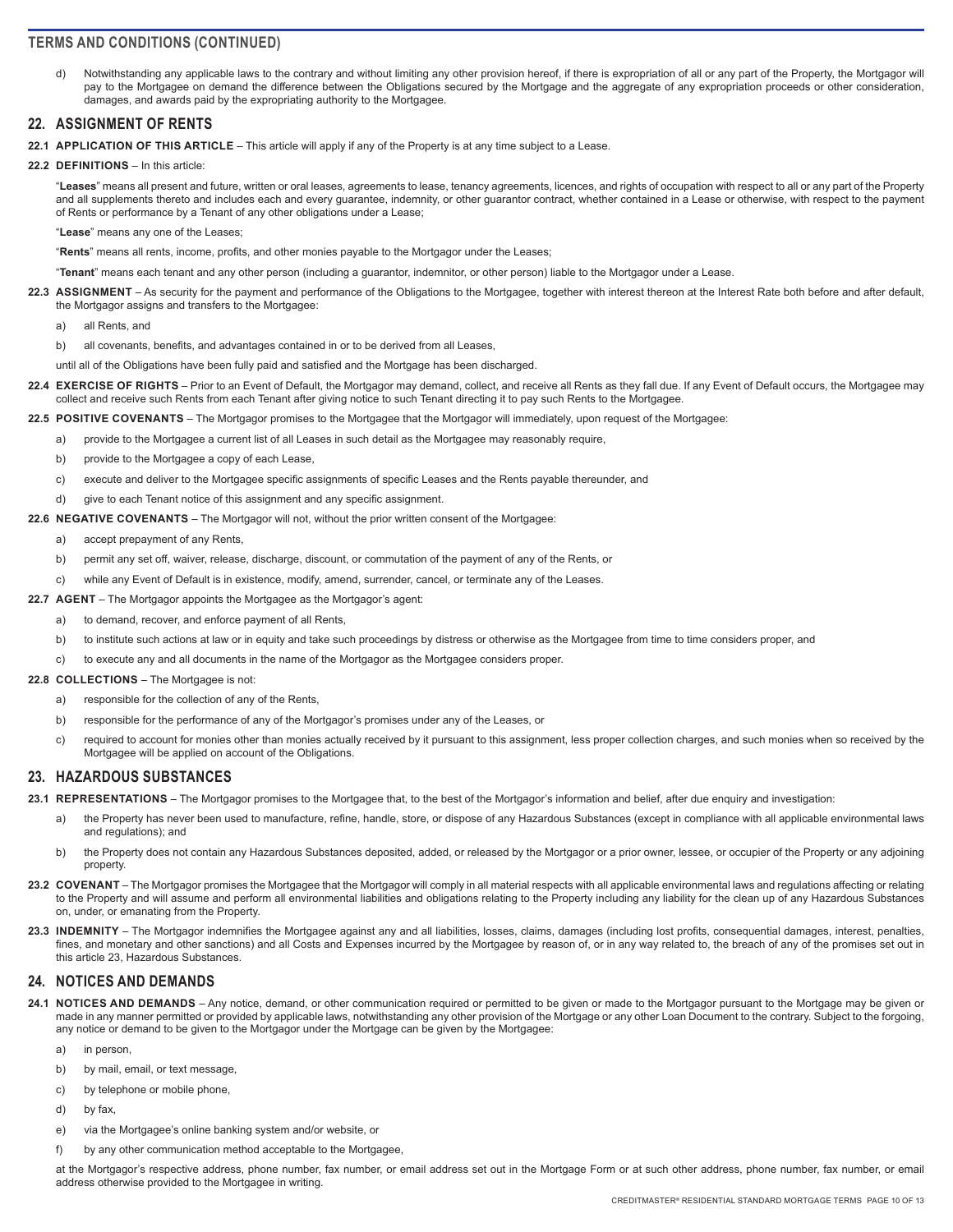- <span id="page-10-0"></span>24.2 DEEMED RECEIPT OF NOTICES AND DEMANDS – Except as provided in article 24.3, Labour Disputes, each notice and demand will be deemed to have been given to and received by the person to whom it is addressed:
	- a) on the date of receipt if delivered,
	- b) five days from the date of mailing if sent by mail, or
	- c) the date of transmission if transmitted by email, text message, fax, or via the Mortgagee's online banking system and/or website.

Regardless of any other provision of the Mortgage, any notice or demand received or otherwise deemed received:

- d) after 5:00 pm (Governing Jurisdiction time), or
- e) on a day that is not a Business Day,
- will be deemed to have been received on the next Business Day.
- **24.3 LABOUR DISPUTES**  If there is a labour dispute affecting mail delivery in Canada, any notice or demand that is mailed during, or five Business Days before, the labour dispute will only be considered given and received when actually received by the person to whom it is addressed.

### **25. INSURED LOAN AND SECURITIZED LOAN PROVISIONS**

- **25.1 NATIONAL HOUSING ACT**  All Insured Loans for which the Loan Insurer is CMHC are made pursuant to the *National Housing Act* (Canada).
- **25.2 PRIORITY OF INSURED LOAN**  Subject to the provisions of Section 25.3 of these Standard Mortgage Terms, if and for so long as a Loan secured by this Mortgage is an Insured Loan, then, the Insured Loan shall be separate and distinct from any other Loans that may be secured by this Mortgage, and, upon a default or an Event of Default occurring, the Insured Loan will have priority over any other Loans secured by this Mortgage as to payment, collection, enforcement, and realization.
- 25.3 SECURITIZED PROGRAMS ADMINISTERED BY CMHC Notwithstanding any other provisions of these Standard Mortgage Terms and the provisions of all applicable Loan Documents, if an Insured Loan is included by the Mortgagee in a CMHC Program, then, only for so long as the Insured Loan is included in the CMHC Program:
	- as against the Loan Insurer and the Program Administrator, the Mortgagee will refrain from exercising the security of the Mortgage for the benefit of any Loans except for the Insured Loan (without the Mortgagee in any way waiving, disclaiming, discharging, or releasing the security of the Mortgage as against any persons, including the Mortgagor, the Borrower, the Guarantor (if any), and any person having or taking an interest in the Property); and
	- b) as against the Loan Insurer and the Program Administrator, the Mortgagee will refrain from exercising any available rights of consolidation, cross-collateralization, or cross default that may exist in favour of the Mortgagee with regard to any Loans other than the Insured Loan.
- **25.4 CROSS DEFAULT**  Subject to the provisions of Section 25.3 of these Standard Mortgage Terms, a default or an Event of Default occurring pursuant to any one Loan secured by this Mortgage, at the option of the Mortgagee, will be a default or an Event of Default under all other Loans secured by this Mortgage, and if any Loan is payable according to its terms on demand, then, upon such default or Event of Default occurring with respect to one or more other Loans secured by this Mortgage, the Mortgagee will demand payment of such Loan that is due on demand.
- **25.5 RIGHT TO FREELY DEAL**  The Mortgagor, together with the Borrower and any Guarantors, acknowledge and agree that, without the consent of or the giving of notice to the Mortgagor, the Borrower, or any Guarantors, the Mortgagee may (i) insure a Loan that is secured by this Mortgage with CMHC or any other Loan Insurer at any time and from time to time; (ii) sell, assign, syndicate, or securitize any Loan secured by this Mortgage, together with the Loan and all related Loan Documents, to any other party or parties, including the Loan Insurer and/or Program Administrator, and any such parties shall thereafter have all the rights herein of the Mortgagee; and (iii) in connection with any sale, assignment, syndication, or securitization, appoint or designate a custodian, nominee, or agent, which custodian, nominee, or agent may be or become the registered Mortgagee.
- 25.6 NO RIGHT OF SETOFF Notwithstanding the provisions of any of the Loan Documents or of applicable laws, the Mortgagor, the Borrower, and any Guarantors expressly waive any right of set-off they may have at law or otherwise with regard to amounts that may be owed under any Loans secured by this Mortgage.

## **26 OBLIGATIONS SECURED BY MORTGAGE**

- **26.1 DOCUMENTATION**  The Mortgagor acknowledges:
	- a) having been advised of the difference between documenting and securing the Loans and the security therefor by using the Mortgage and the other Loan Documents rather than by using other mortgage types, and
	- b) having chosen to have the Loans from the Mortgagee and the security therefor documented and secured by the Mortgage and the other Loan Documents.

The Mortgage is intended to supplement and not derogate from each of the other Loan Documents relating to each Loan. If there is any conflict or inconsistency between the provisions of the Mortgage or the provisions of the Loan Agreement relating to any Loan, then, except for the provisions of Section 25 of these Standard Mortgage Terms which in all cases prevail, the provisions of the Loan Agreement shall prevail to the extent of such conflict or inconsistency. The existence of additional terms, conditions, and provisions (including any rights, remedies, representations, and warranties) in the Mortgage shall not be construed as or deemed to be in conflict with and such Loan Agreement or any other Loan Documents.

- **26.2 APPLICATION OF PAYMENTS**  Subject to Section 25 of these Standard Mortgage Terms and the terms of applicable Loan Agreements, the Mortgage secures Obligations relating to multiple Loans at any time, the Mortgagee has the right to allocate and apply all payments (including prepayments) received from or on behalf of the Mortgagor, or any Borrower or Guarantor, to any Loan as the Mortgagee may determine in its sole discretion, both before and after default (regardless of any other designation or allocation of such payments by the Mortgagor or any Borrower or Guarantor).
- 26.3 REALIZATION Subject to Section 25 of these Standard Mortgage Terms and to the rights of any third party, any insurance proceeds, expropriation proceeds, realization proceeds, or other amounts obtained by the Mortgagee in respect of the Obligations, any of the Loans, and/or the Property following an Event of Default (whether through the exercise of its rights and remedies under the Mortgage, any other Loan Documents, operation of law, or otherwise) will be applied by the Mortgagee, after deducting all amounts incurred or advanced by or on behalf of the Mortgagee to pay Costs and Expenses and/or Taxes, in accordance with the applicable Loan Agreement.
- **26.4 MORTGAGEE'S RIGHT TO FREELY SELL ANY LOAN SECURED BY THE MORTGAGE**  The Mortgagee, at its option exercisable in its sole discretion, may sell, transfer, assign, encumber, create a trust in respect of, securitize, or otherwise deal with all or any part of the Obligations, including any Loan and the related Loan Indebtedness and Loan Documents, or any interest therein, to or for the benefit of any one or more third party(ies) in any transaction, including sale or securitization, without restriction and notice to or the consent of the Mortgagor, any Guarantor or any other person. If the Mortgagee does so, the Mortgagor agrees that the Mortgage shall continue to secure all Obligations, including each Loan and all Loan Indebtedness, or any interest therein, that have been so sold, transferred, assigned, encumbered, made subject to a trust, securitized, or otherwise dealt with, and all Obligations, including each Loan and all Loan Indebtedness, which arise after any such sale, transfer, assignment, encumbrance, trust, securitization, or other dealing. Once sold, transferred, assigned, encumbered, made subject to a trust, securitized, or otherwise dealt with, such Obligations, including each Loan and all Loan Indebtedness, or any interest therein may be repurchased, reacquired, or redeemed by the Mortgagee at any time, whether or not an Event of Default has occurred.
- **26.5 NO MERGER**  The terms and conditions of all Obligations, including each Loan and all related Loan Indebtedness and Loan Documents, will remain binding and effective on the parties to the Mortgage and will not merge in, or be released or otherwise affected by, the Mortgage.

#### **27 INTERPRETATION**

- **27.1 HEADINGS**  The headings in these Standard Mortgage Terms are for reference only and will not be used in the interpretation of the Mortgage.
- **27.2 SCHEDULES ATTACHED**  Any schedules attached to the Mortgage Form are a part of the Mortgage.
- **27.3 INVALID PROVISIONS**  If any term, covenant, obligation, or agreement in the Mortgage, or the application thereof to any person or circumstance, is found to be invalid or unenforceable for any reason, the remaining provisions of the Mortgage will not be affected and will continue to be separately valid and enforceable to the fullest extent permitted by applicable laws.
- **27.4 SINGULAR OR MASCULINE WORDS**  The use of singular or masculine terms in the Mortgage will include the plural, feminine, or corporate body where appropriate.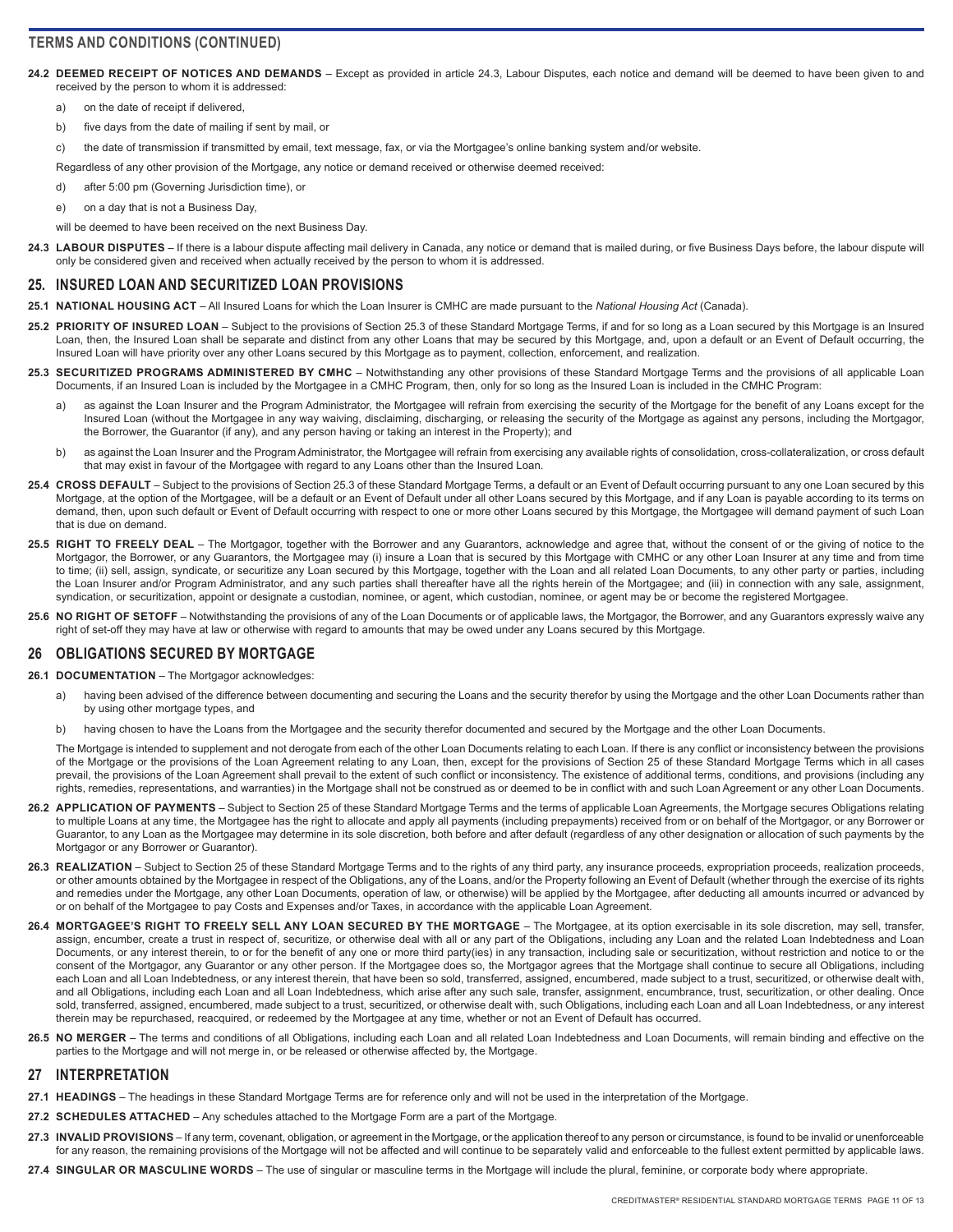- <span id="page-11-0"></span>27.5 MORE THAN ONE MORTGAGOR – If the Mortgagor is more than one person, each person making up the Mortgagor will be jointly and severally liable and responsible for all of the promises and obligations of the Mortgagor under the Mortgage. Any request or authorization given to the Mortgagee by any person making up the Mortgagor will be deemed to be the request or authorization of all the persons making up the Mortgagor.
- 27.6 MORE THAN ONE GUARANTOR If the Guarantor is more than one person, each person making up the Guarantor will be jointly and severally liable and responsible for all of the promises and obligations of the Guarantor under the Mortgage. Any request or authorization given to the Mortgagee by any person making up the Guarantor will be deemed to be the request or authorization of all the persons making up the Guarantor.
- **27.7 PERSONS BOUND**  The Mortgage will be binding on the Mortgagor and on their heirs, executors, administrators, representatives, successors, personal legal representatives, and permitted assigns, and will continue for the benefit of the Mortgagee and the Mortgagee's successors and assigns.

For the purposes of the Mortgage, each Loan and all related Loan Documents, reference to the terms "**Mortgage**", "**mortgage**", "**Mortgagor**" and "**Mortgagee**" shall mean "**Charge**", "**charge**", "**Chargor**" and "**Chargee**" respectively, and vice versa.

- **27.8 MORTGAGE NOT ASSIGNABLE BY MORTGAGOR**  Neither the Mortgagor, nor any Borrower or Guarantor, may assign any of its rights or obligations under the Mortgage, the Obligations, any Loan or the related Loan Indebtedness or Loan Documents, and such rights and obligations may not be performed or enforced by any other person. No part of the proceeds of any of the Obligations or any Loan may be assigned or pledged by the Mortgagor, or any Borrower or Guarantor, to any other person.
- **27.9 STATUTE REFERENCES**  A reference in the Mortgage to a particular statute means the statute as amended from time to time and any statute substituted therefor.
- **27.10 NON-MERGER OF COVENANTS**  The taking of judgment or judgments on any of the covenants herein shall not operate as a merger of such covenants or affect the Mortgagee's right to interest at the rate and times provided for under or in respect of the Mortgage, any Loan or the related Loan Documents, and further that any judgment shall provide that interest thereon shall be computed at the same rate and in the same manner as provided in the Mortgage (or in the Loan Documents in respect of any Loan) until the judgment has been fully paid and satisfied.

**27.11 CHANGE IN STATUS** – Immediately after any change or happening affecting any of the following:

- a) the spousal status of the Mortgagor;
- b) the qualification of the Property as a matrimonial home, family asset, homestead, or similar designation within the meaning of the applicable family, domestic relations, matrimonial property, dower, or similar laws of the Governing Jurisdiction; and
- c) the legal title or beneficial ownership of the Property;

the Mortgagor shall advise the Mortgagee accordingly and furnish the Mortgagee with full particulars thereof, the intention being that the Mortgagee shall be kept fully informed of the names and addresses of the owner or owners for the time being of the Property and of any spouse who is not an owner but who has a right of possession in the Property by virtue of the applicable family, domestic relations, matrimonial property, dower, or similar laws of the Governing Jurisdiction. The Mortgagor covenants and agrees to furnish the Mortgagee with such information and evidence in connection with any of a), b), and c) above as the Mortgagee may from time to time request.

- **27.12 FURTHER ASSURANCES**  The Mortgagor covenants to execute such further documents and do such other things as may be required in the sole discretion of the Mortgagee to give full effect to and carry out the provisions of the Mortgage and the Obligations.
- **27.13 GOVERNING LAW**  The Mortgage is subject to, and will be construed in accordance with, the laws of the Governing Jurisdiction and the laws of Canada in effect in the Governing **Jurisdiction**
- **27.14 AMENDMENTS IN WRITING**  None of the terms or provisions of the Mortgage may be amended, supplemented, or otherwise modified except by written instrument executed by the parties hereto.
- **27.15 SERVICER**  Without notice to or consent of the Mortgagor, the Borrower, or any Guarantors, the Mortgagee may appoint a servicer of all or any part of the Obligations from time to time, which servicer may exercise all rights and remedies (including all enforcement rights), make all determinations and decisions, and take all actions permitted or required to be exercised, made, or taken by the Mortgagee under or in respect of the Mortgage, the Obligations, including each Loan and the related Loan Indebtedness and Loan Documents, in each case as agent for and on behalf of the Mortgagee.
- 27.16 CUSTODIAN The Mortgagee may appoint a custodian or nominee designated by it from time to time to hold registered or documentary title to the Mortgage and/or any of the Obligations, including each Loan and the related Loan Indebtedness and Loan Documents, as agent, custodian, and/or nominee for and on behalf of any persons having an ownership interest in all or any part of the Obligations, including any Loan, from time to time.
- 27.17 CHOICE OF LANGUAGE It is the express wish of the parties that the Mortgage and any related documents be drawn up and if execution is required, to be executed in English. Les parties conviennent que la présente convention et tous les documents s'y rattachant soient rédigés et signés en anglais.